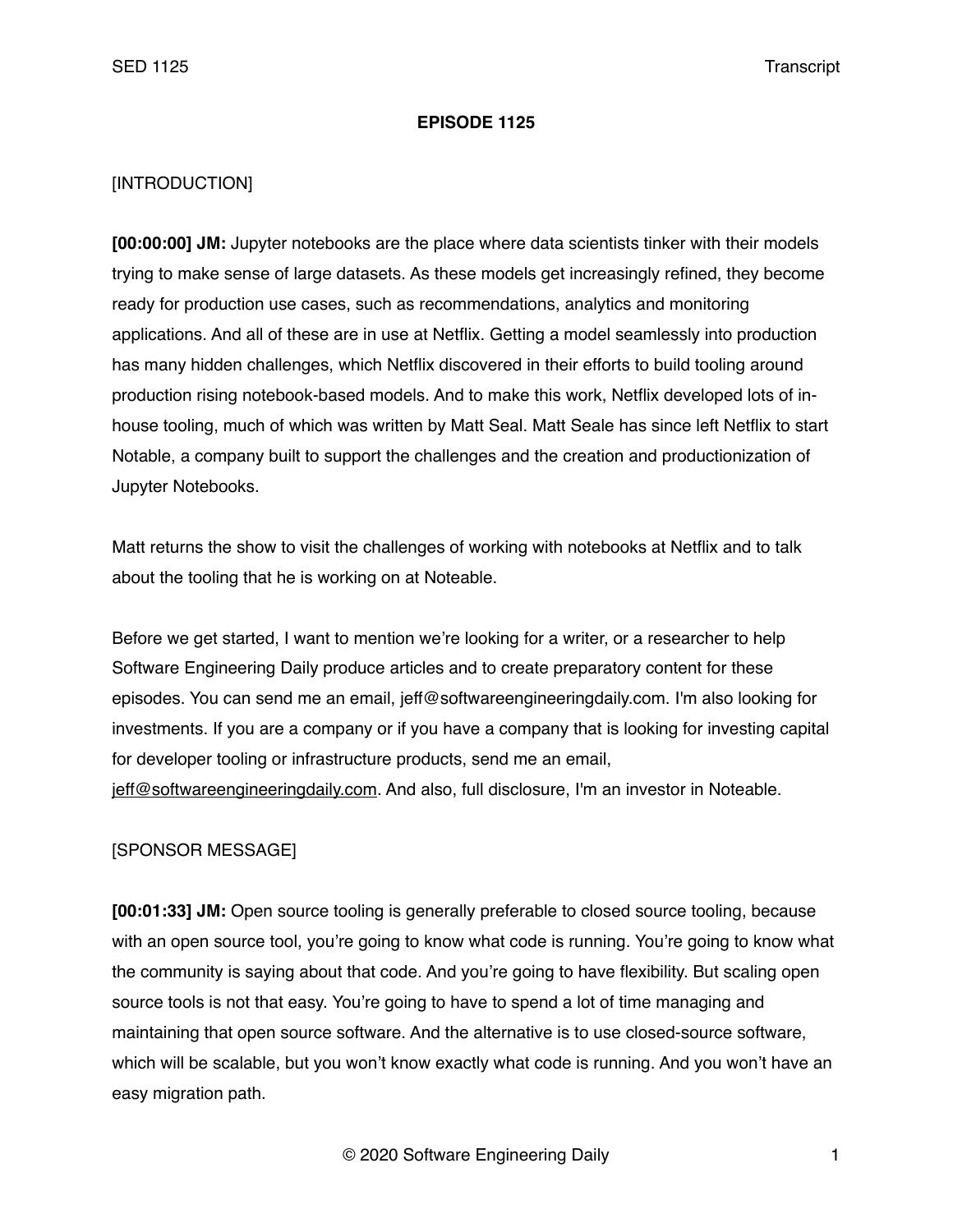Logz.io is a scalable and fully-managed observability platform for monitoring, troubleshooting and security, and it's all based on open source tools like the ELK Stack and Grafana. Logz.io is open source software at the scale that you probably will need if you are a growing company. Sign up for logz.io today by going to logs.io/sedaily and you can get a free t-shirt. You can go to L-O-G-Z.io/sedaily, create an account for logz.io and make a dashboard. Once you make that dashboard, you will get a free logz.io T-shirt.

Thanks for listening to Software Engineering Daily, and I hope you check out logz.io. That's L-O-G-Z.io/sedaily.

## [INTERVIEW]

**[00:03:11] JM:** Matt Seal, welcome back to the show.

**[00:03:13] MS:** Thank you. I'm glad to be back.

**[00:03:15] JM:** A while ago you came on to discuss notebook usage at Netflix. Could you refresh us? How are notebooks used at Netflix?

**[00:03:23] MS:** Yeah. Notebooks actually are used for all social things at Netflix now. But a big chunk of the use, they're used for exploring different problems and for building up these like integrations of different ETL tasks and operational tasks. So they use them very extensively for all the scheduled works. So scheduled data processing ends up running on top of a notebook as well as a lot of data visualization exploration tasks and a little bit of machine learning here and there.

**[00:03:51] JM:** And can you say more about the problems in infrastructure that surrounded notebook usage?

**[00:03:58] MS:** Yeah. Notebooks originally were built for the kind of code exploration problem where you might have very expensive operations and then some like repeated iterations against the results of that. And it sort of enhanced the idea of code REPL, where you have a live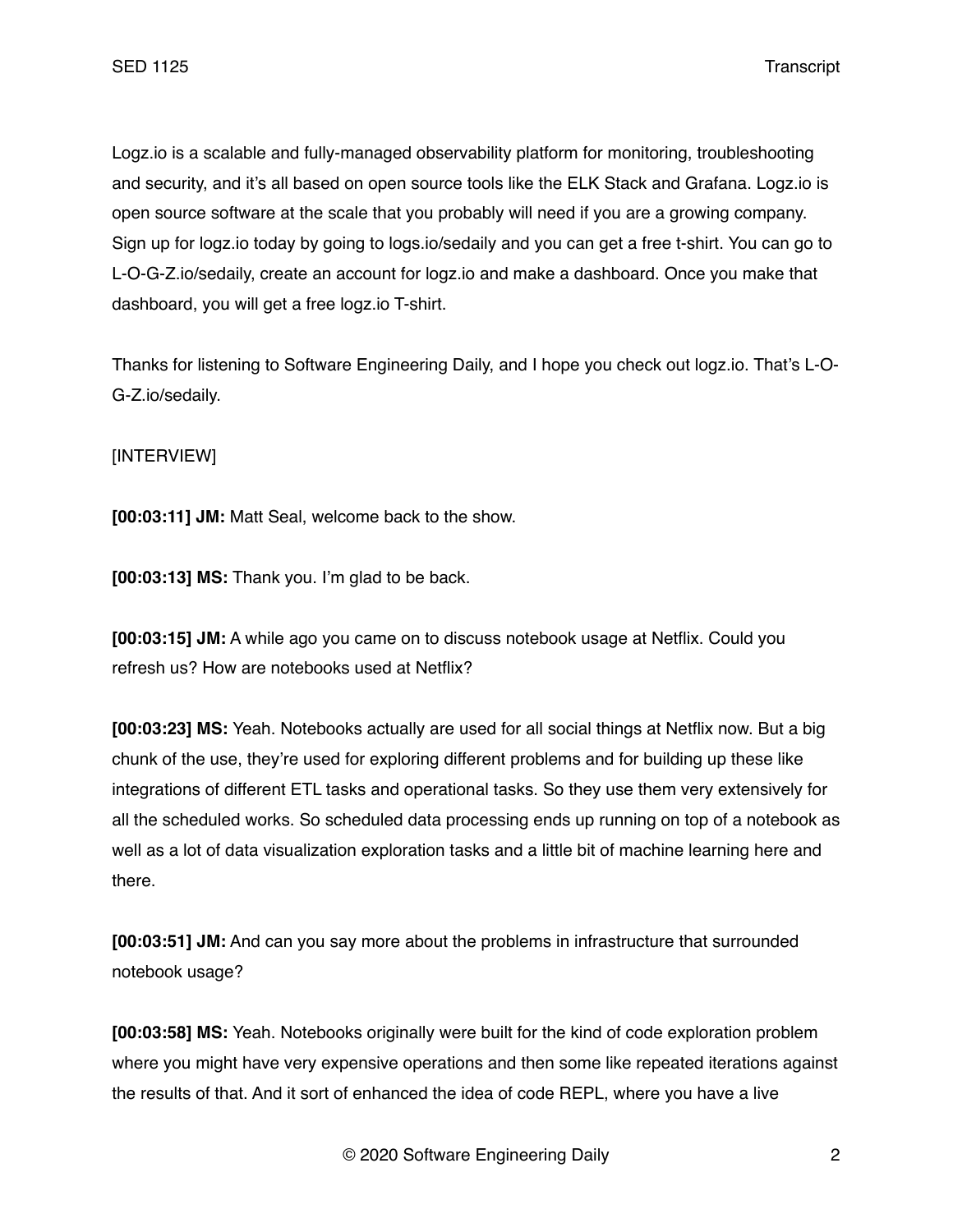session where you're working code that has this mix expense. So the real use case first was for data scientists and being able to hold large amounts of data in one step and then iterate on a model or an idea or visualization against that. And so a lot of the early tooling in notebooks was really focused around that user group and that use case. But it turns out that the format was highly amendable for doing other integration tasks like data processing and expiration outside of the data science and machine learning-specific fields.

So a lot of the surrounding tooling for productionizing notebooks was not in a mature state at that point at the early point of notebook adaption. So a lot of people shied away from it, because things like it was difficult to port the code or make the code reliably re-execute. It was difficult to test. And they had this kind of file that we copied around a lot of places. And so there were some immutability issues. And a lot of those were types of problems that we were tackling at Netflix early in the notebook days.

**[00:05:20] JM:** There is so much data at Netflix. Is volume of data a problem at all in in terms of using a notebook or is that less of an issue?

**[00:05:32] MS:** It's usually less of an issue, because whenever you're doing really large data operations, sometimes you will pull them into the process. But it's no different than if you had a script that was running, like a generic I wrote a Python script or a SQL statement. And you are pulling that data into a single box. The overhead of the notebook doesn't really make that worse. It's no different than having a generic execution process.

So with big data, oftentimes what you do is you use things like Spark, or you use some data warehouse tool to aggregate data. So maybe you have like Druid or something else that kind of generates a view into the data that's useful for you. And you don't usually copy the whole data to your local machine. Occasionally, for machine learning, you do need to just deploy with really big machines. But even then, you kind of have to be careful about what you pull down, because you can pull more than it can fit on one machine, and it's sort of an independent problem from notebooks.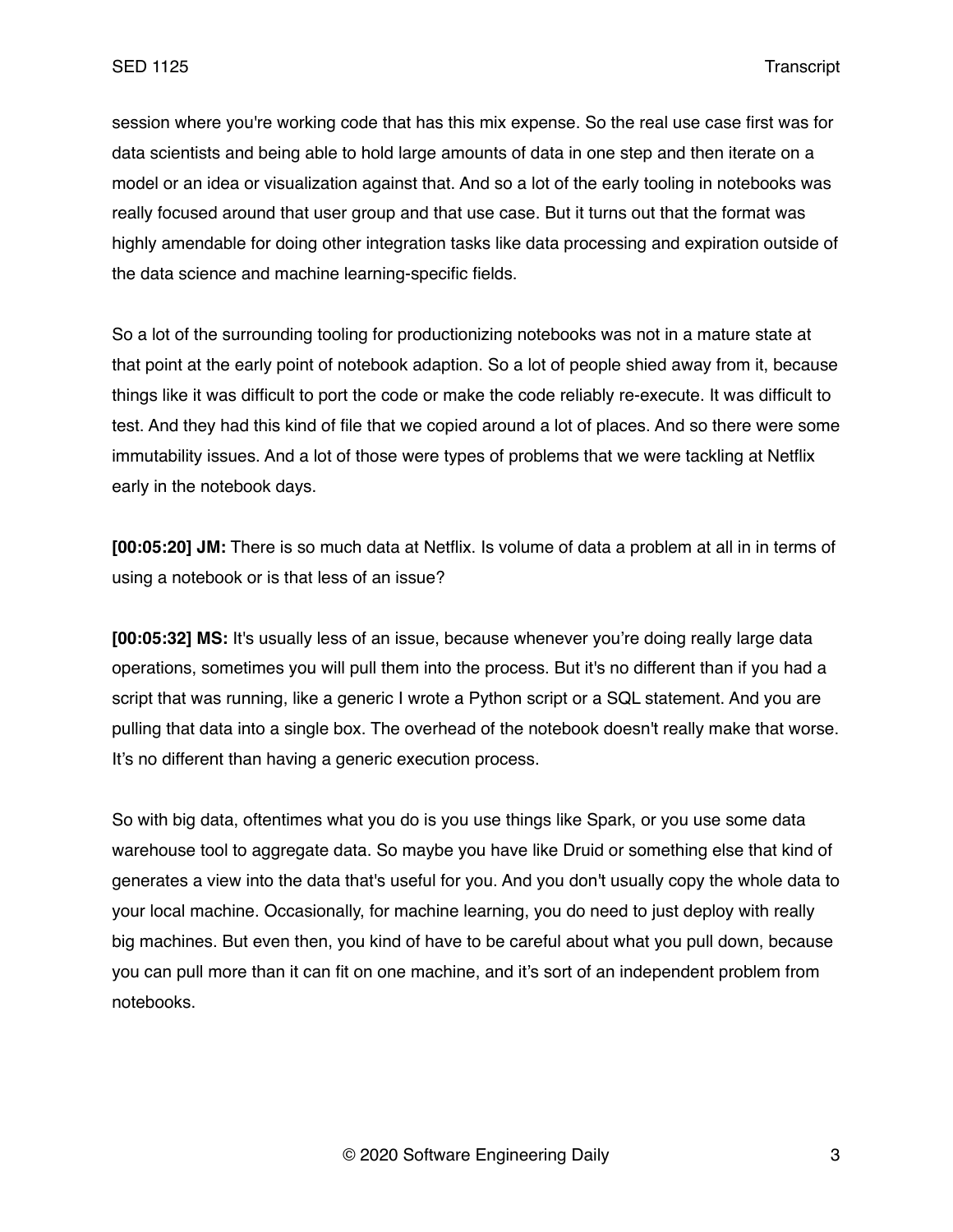Most of the time you're using notebook, you actually have Spark context and you're running some query someplace or some other SQL interface. And so the data is living outside of your notebook, but you're interacting with it from the notebook.

**[00:06:37] JM:** The data roles at Netflix, how did the notebook usage get shared. You become a shared responsibility. So you have like the data analyst whose maybe developing the notebook or machine learning scientist, whatever you want to say. And then you have these infrastructure people that have to actually deploy the notebook to production. Remind us of the burdens that dichotomy in workflow creates.

**[00:07:05] MS:** Yeah. If you look at how they a notebook might be developed, it's a very similar vein to have other machine learning patterns might be developed. You might start something or you're not sure what the solutions are going to look like at the beginning. So you're going to do an exploration phase. In this actually a common thing basically all software engineering goes through. It's just that machine learning has a longer exploration phase that you come back to more often, because it's more ambiguous what you need to do to achieve your desired goal.

So when you start with a probably, you start exploring what the different tools are and what the data looks like, and you'll start doing things like sampling data, or running through some function that you want to see what the result is. And you kind of play with that until you get something where you're getting something close to the end result you want.

In the case with notebooks, you kind of do that exploration a lot. And at the end, you would have sort of a document that had all your exploration in one place kind of captured. But you still need to go through the productionization step. And other engineering disciplines also have this, but usually they have less exploration codes sitting there beforehand as I said.

So one of productionization challenges is really transitioning your development notebook code from a single, like large document that's explored everything, something that reproducibly reruns. So it's really important you have something that can run end-to-end that's going to be reliably executing the intended outcome. So you need to do things like cleanup code that you no longer need. Make sure it can rerun from a fresh state with no like prior environment context. Or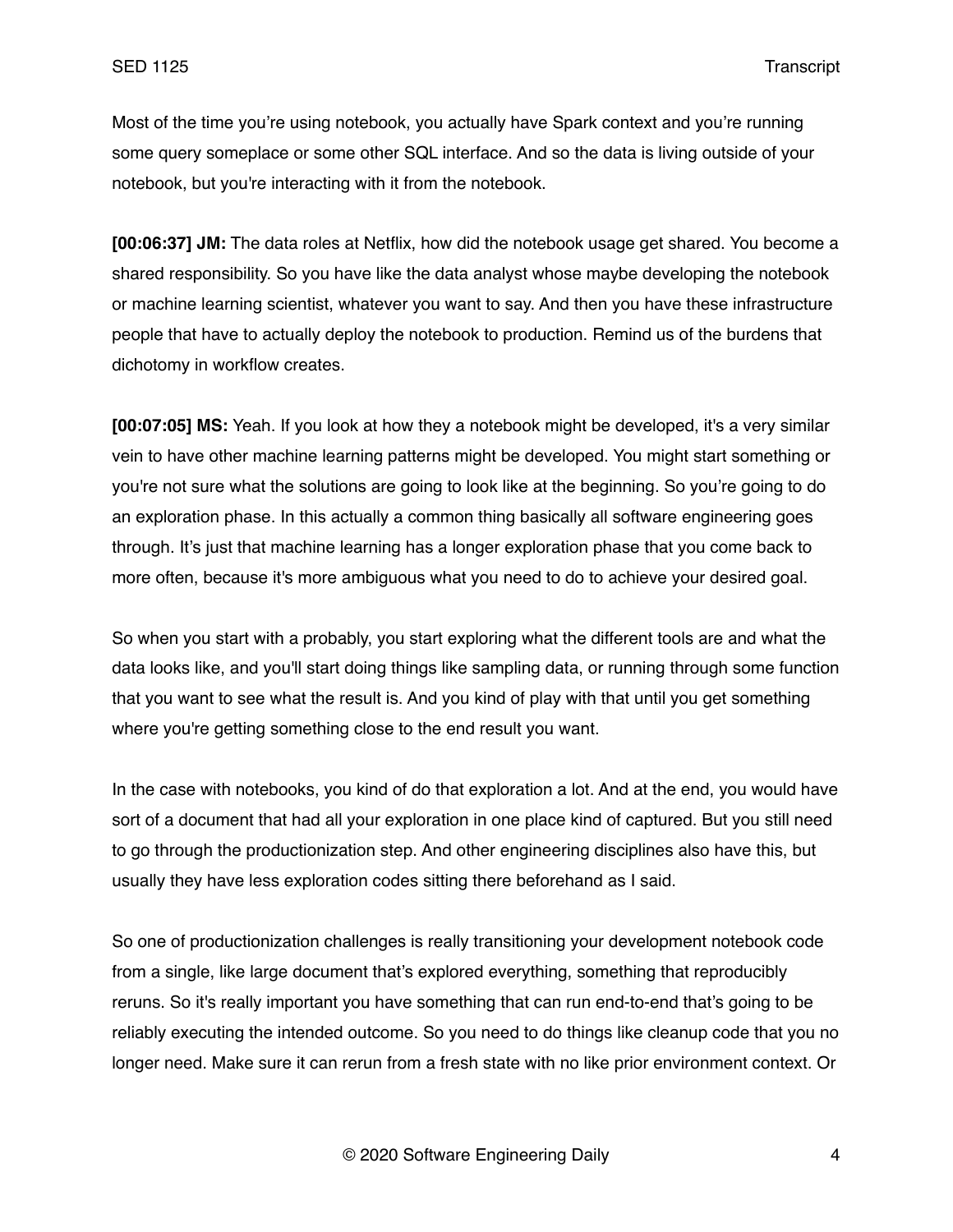things like maybe you ran something and you deleted it, but it was still in memory and you were relying on it, things like that.

In terms of improving that aspect, like we did a lot of investment in papermill and integration with schedulers and read-only interfaces and kind of transportation of these notebook documents, and that really helped in that type of problem space because in the productionization of your notebook, you could systematically prove that your notebook reran from beginning to end without the inputs or with real inputs. So you got the ability to kind of integration test the end-toend result and kind of prove everything was okay before someone would take that and bring it to production. One thing that's a little different at Netflix though with that aspect is that not everything is handed off from one team to another. Many teams manage even though they are maybe a systems engineering team, they will still manage the full lifecycle of their experiment or their exploration. So they'll move it to production themselves. And so the idea was to make tooling to make that as easy as possible so people could self-service into productionization of notebooks and other artifacts.

**[00:09:40] JM:** Eventually, you spun out of Netflix and started a company with Michelle, who I talked to recently. Tell me about your motivation for starting a company.

**[00:09:52] MS:** Yes. So it was kind of crazy thing to do in the middle of a pandemic. I definitely second-guessed myself a few times about taking that step. But a few months later, I ultimately think it was a it was a great decision. The reasoning behind it was that large companies all across the tech sector, we're really having struggles kind of orienting around how to grow the notebook needs beyond kind of what has been described before. So a lot of companies kind of started on this productionization path. They adapted some things we published at Netflix what we did. They kind of built their own internal tools. And some contributed some of the open source. And there was kind of this splattering of solutions. But all of them ultimately were having difficulty staying focused. So the teams that were doing really good work were either getting changing direction or different business needs who are coming in that were disrupting their ability to kind of continue executing that plan to make their notebook experience better. And they also had a lot of struggle with shifting as their internal teams grew from just data science or their initial use case to extended use cases, extended users.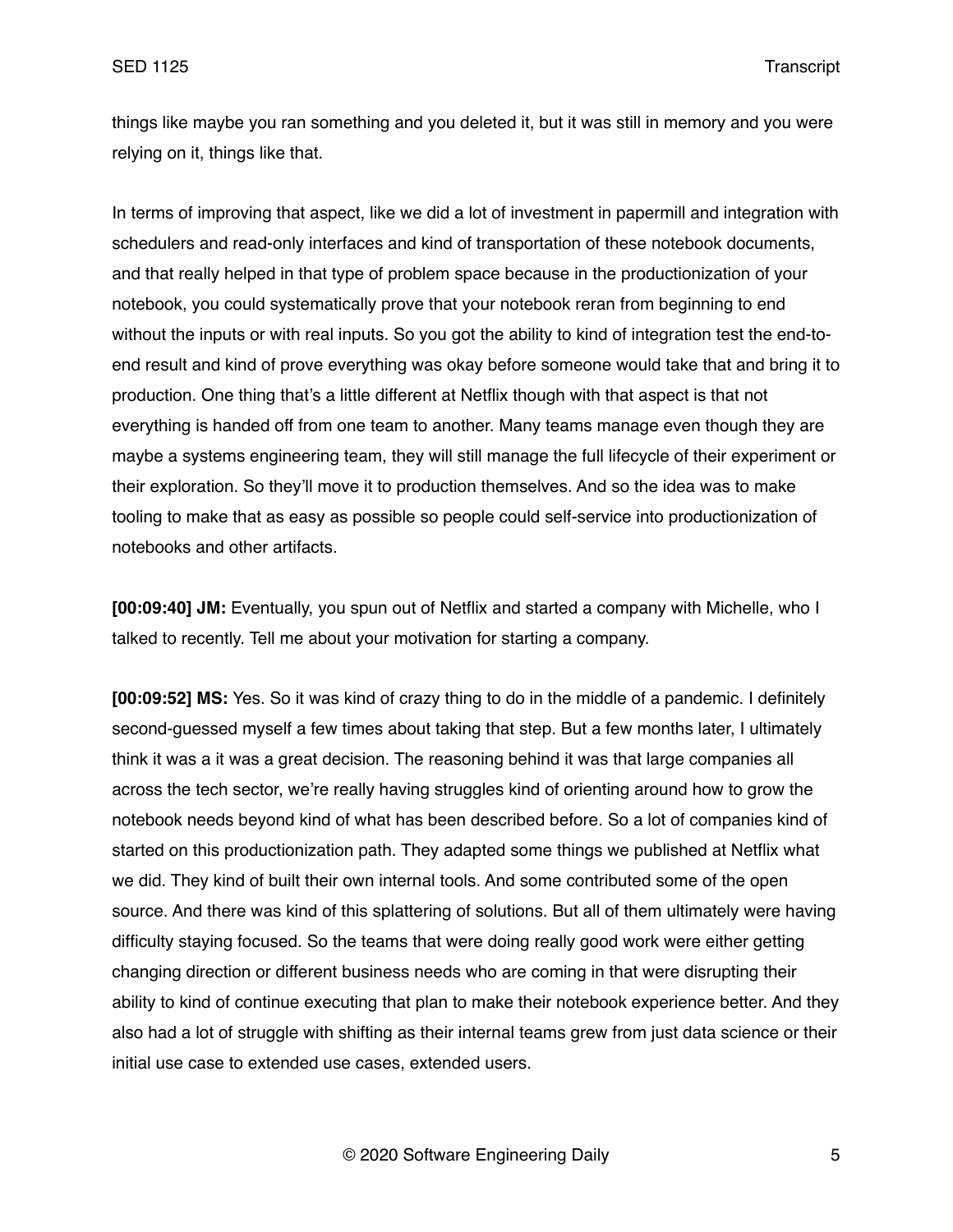Not just Netflix, but many of the companies that are out there that were doing notebook work really struggled to adapt the multiuser aspect of notebooks, which is something that kind of spawned this idea of making a company that started from the beginning with the knowledge that you have a range of data users that all have needs in notebooks and you need to design from pretty early in the stage to build on top of the notebook experience to enable all those users at once in the same platform.

**[00:11:26] JM:** The platform that you've built, it includes notebook workflows as well as a data discovery system or a data catalog system. Talk about the tooling that you've built in your company, Noteable, in a little more detail.

**[00:11:43] MS:** Yeah. And we're still pretty early phase. So a lot of things we've built are in prototype and we're working with some early design partners to kind of hash-out the usability and making sure that it's a really stellar, awesome experience as we kind of grow out how many people are exposed to it. But I think maybe I'll talk a little more about what the problem is that we're solving and then the tooling kind of fall that from that of what you want to be doing.

So part of the problem that's trying to be solved is if you build a notebook experience for the sake of making a good notebook experience, you can make a really great tool for an individual. But you might not make a really great tool for team or an organization of teams to reuse. So, from that aspect, we really wanted to emphasize like real production and real organization workflows that you need to get through, which means you need access your data. You need to have that in the same place that you would do other actions.

One other real big appeals of notebooks is that you can do a whole bunch of things without leaving the page, without leaving the document, and you can share the result with someone else that can be rerun. And so we really want to lean into that and make it very easy as sort of a problem space to be able to connect to the data that you need to use and make it very visible to the user that's operating against it. And that's kind of like an engineering philosophy we're taking to the whole approach of how to build on top of Jupyter notebooks to add those things that are difficult to write, do an open source, but really enable real-world problem solving.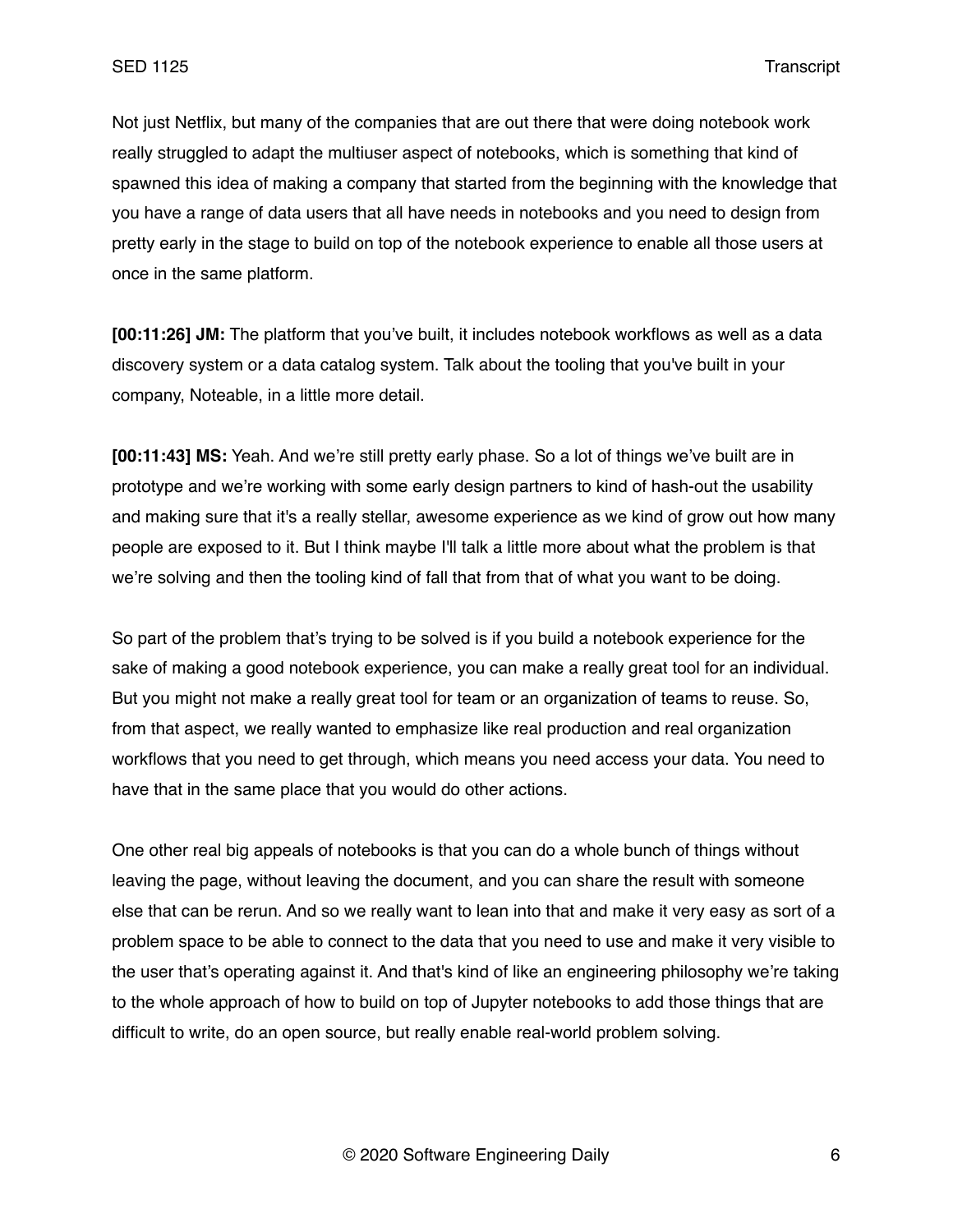**[00:13:19] JM:** Just to hop on the business tack for a little bit, there is a bunch of companies that have been built around Jupyter notebooks. Companies that are raising money right now. Companies that have raised money already. And I'm sure there're plenty of incumbent companies that have built support and tooling for notebooks. How does the Noteable approach differentiated from the competition?

**[00:13:44] MS:** Yeah, and I think where we're really taking a stab at trying to do something that's a little bit different, and the reason why we decided to found this company instead of kind of just stepping away from all of it is that we really want to focus on the range of data users exploring outside of data science and machine learning. Making sure that users that are even less familiar with coding in general have a familiar place they could land to do lightweight coding that inter-opted with their dashboarding or their types of problems they're solving. So we really want to make a tool that's well-integrated into the other tools in your ecosystem and can play nice with your existing ecosystem of tools that you're familiar and gradually make it easier and easier to just stay within one operating place to do all your work.

The other thing we really focused on that differentiates us is a lot of notebook companies focus on data science, or a lot of companies focus on one user out of the many data users. So we're trying to take a step back and think more how do you assign some of these first principles in a way that really helps all the data users in your organization and growing to encompass those overtime to make sure that you don't have to have 10 different tools for your different data users to feel comfortable.

And I think that something that's been a differentiator from a lot of prior notebook efforts, or prior notebook efforts have had to try and change their direction to accommodate other users, or they really want to focus on one user, do it really well for that one user.

### [SPONSOR MESSAGE]

**[00:15:13] JM:** Today's show is sponsored by StrongDM. Managing your remote team as they work from home can be difficult. You might be managing a gazillion SSH keys and database passwords and Kubernetes certs. So meet StrongDM. Manage and audit access to servers, databases and Kubernetes clusters no matter where your employees are. With StrongDM, you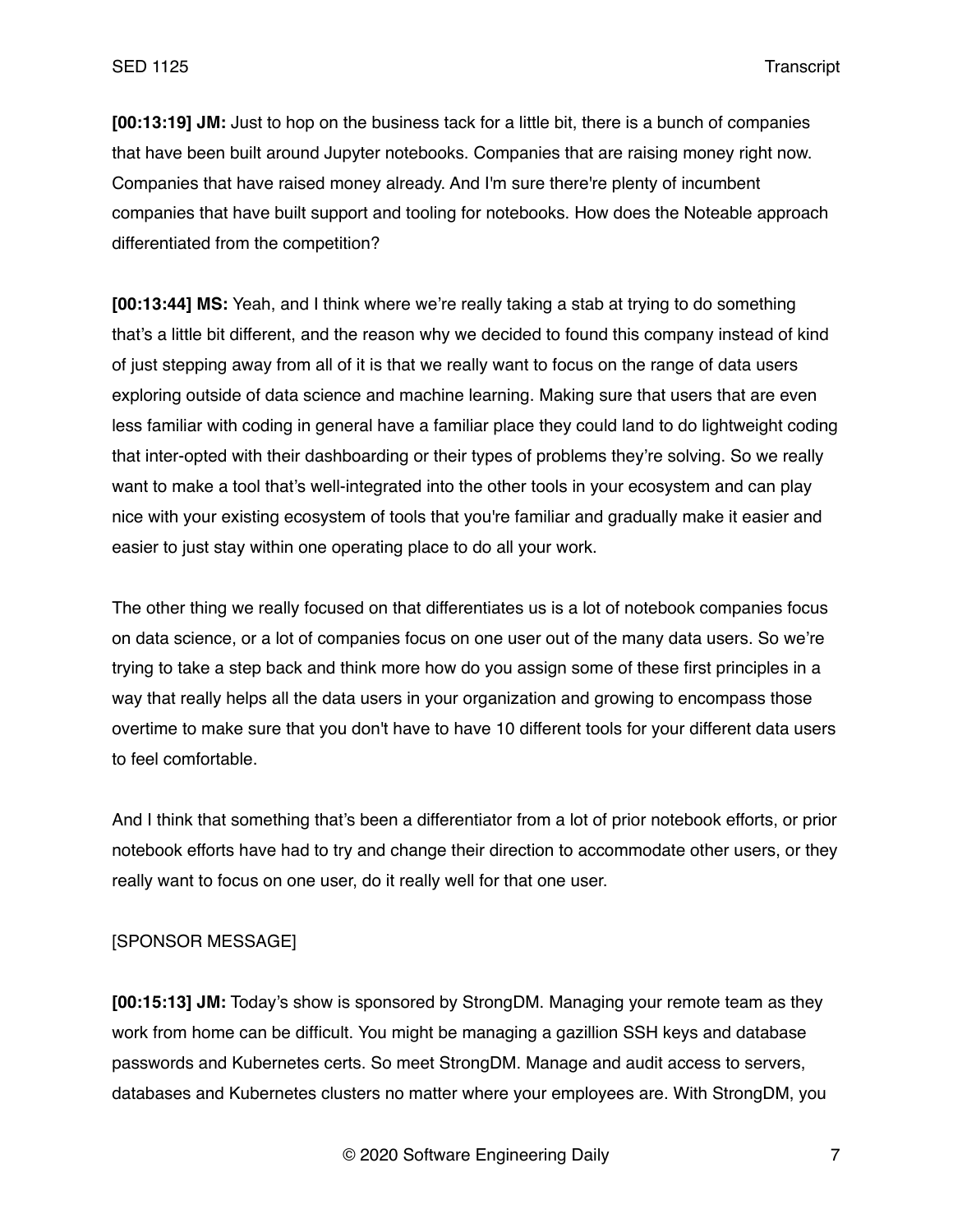can easily extend your identity provider to manage infrastructure access. Automate onboarding, off-boarding and moving people within roles. These are annoying problems. You can grant temporary access that automatically expires to your on-call teams. Admins get full auditability into anything anyone does. When they connect, what queries they run, what commands are typed? It's full visibility into everything. For SSH and RDP and Kubernetes, that means video replays. For databases, it's a single unified query log across all database management systems. StrongDM is used by companies like Hurst, Peloton, Betterment, Greenhouse and SoFi to manage access. It's more control and less hassle. StrongDM allows you to manage and audit remote access to infrastructure. Start your free 14-day trial today at strongdm.com/sedaily. That's strongdm.com/sedaily to start your free 14-day trial.

## [INTERVIEW CONTINUED]

**[00:16:42] JM:** The usage that you've seen thus far from companies outside of Netflix, how does it differ from what you've seen at Netflix? I mean, Netflix is one these very sophisticated organizations so that the tooling that can be built within Netflix is somewhat domain-specific by default. How does what you've built externally compared to what you had internally at Netflix?

**[00:17:06] MS:** Yeah. The funny thing is when we were at Netflix and kind of doing this promotion of how we're using notebooks and kind of when we last talked on the show here. Shortly thereafter, there is a lot of interest from other companies wanting to talk with us about things. And we sort of got together with different groups and try to get – Either meet them oneon-one and talk about what they were doing in the notebooks. Or we also had some sessions where we hold in groups of people from different companies that were all within the notebooks space trying to figure out what to do.

It turns out pretty much everyone have the same set of problems with the same set of domain issues and the same organization of data issues and user issues that they were all solving independently in mostly the same way. So it turns out that while many people think that Netflix is this monolith of perfect engineering and it has everything there, the reality is, is we were solving the problems we've just talking about a little more openly about what we were solving. But everyone in the space was kind of tackling these same core principle issues. And different people solved different core principle issues within that space to differing degrees.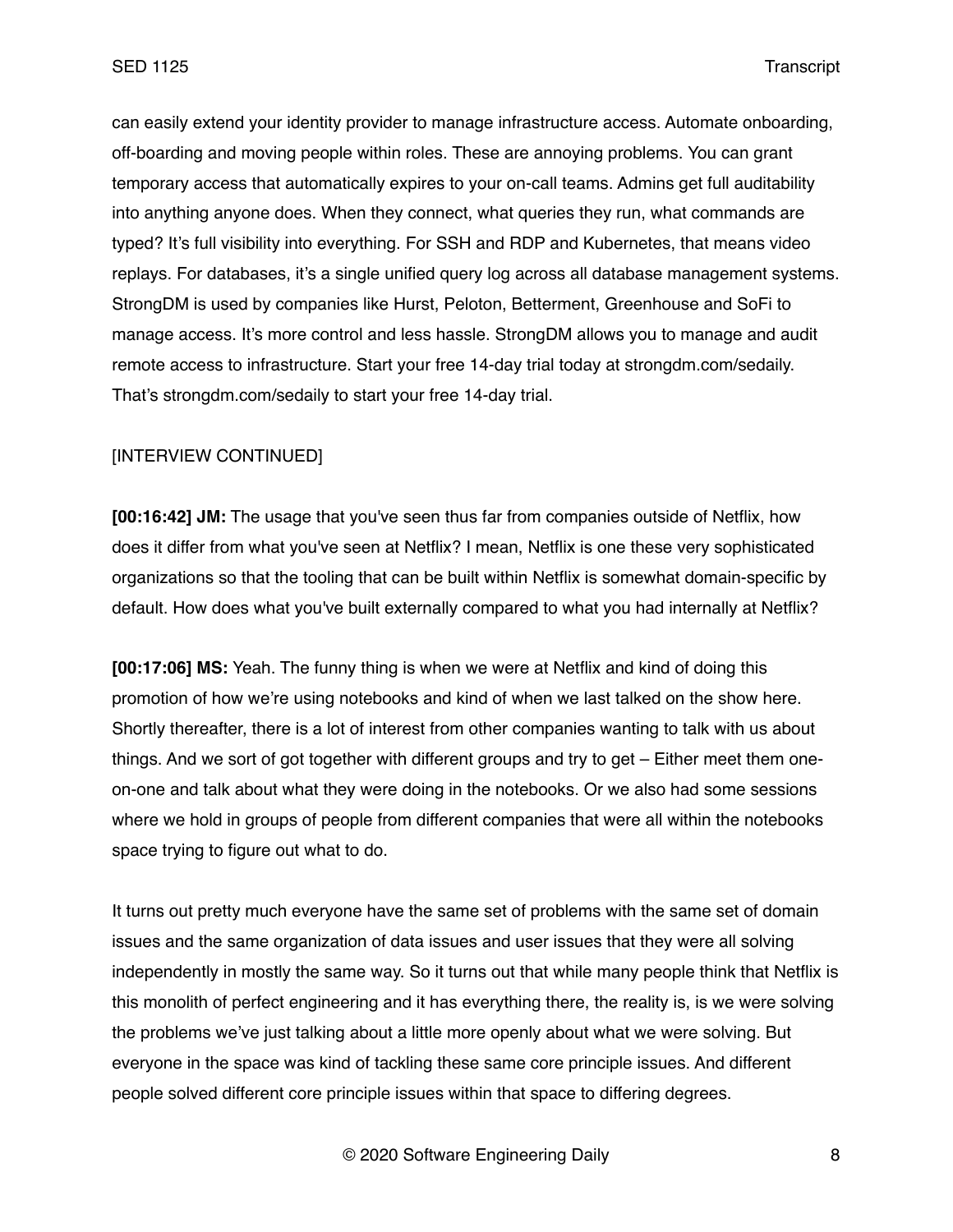I mean, I would say that for backend side of things, the integration with systems, Netflix did quite well on that front. But then other companies out there, like Amazon and Microsoft, did probably more on the frontend experience side of things with integration to their own stack, which was more relevant to other people. And the reality is, is that Netflix kind of stopped at the point of things that it needed for itself. And it was very clear there was a scope of problems beyond the things that Netflix was solving immediately or have the resources for that it could be applicable to everyone.

**[00:18:48] JM:** The sophistication of the data world, the data market, has increased pretty rapidly over the last five years, and yet it seems like the same problems exist today that existed five years ago when I started doing this podcast. Like you still have this problem of handoff, infrastructure handoff, and like kind of CI/CD workflow of data systems, like data models, data engineering. There's not as much of – CI/CD pipelines for some random microservice these days feels very smooth and ironed-out, and there's not really like many problems there. It's gotten to the point where it's like, "Okay, can you build a better UX for continuous integration? Continuous delivery?"

But in the data workflows, there's still like acute real problems. We're not at the point where you can just start like painting over these existing solutions with some glossy coloring and glossy UX. We still don't really know how to get past the problem of like, "Okay. I dump data into a data lake, and then I'm going to explore in the data Lake. And then maybe I'm moving into like a Kafka things or I'm moving it into Spark cluster and doing some stuff there." And it's like really convoluted. At least that's my sense. Do you do share that sense of the data landscape?

**[00:20:09] MS:** I think we are still pretty far from highly mature systems you can pull out of the box. I think that the really successful companies that have good data orgs do a lot of work that in 10 years, maybe 20 if the trend is slow, will look back on and be like, "Oh man! Why didn't we have tool X and Y? This is so much easier now." And I think it's a natural progression thing. I think data is more complicated than people give it credit for. It seems simple at first, but the combinatorial space of problems is large and a lot of the initial assumptions and standard engineering, other engineering disciplines, get violated and its data grows. So you get this always talking about scale, scale, scale.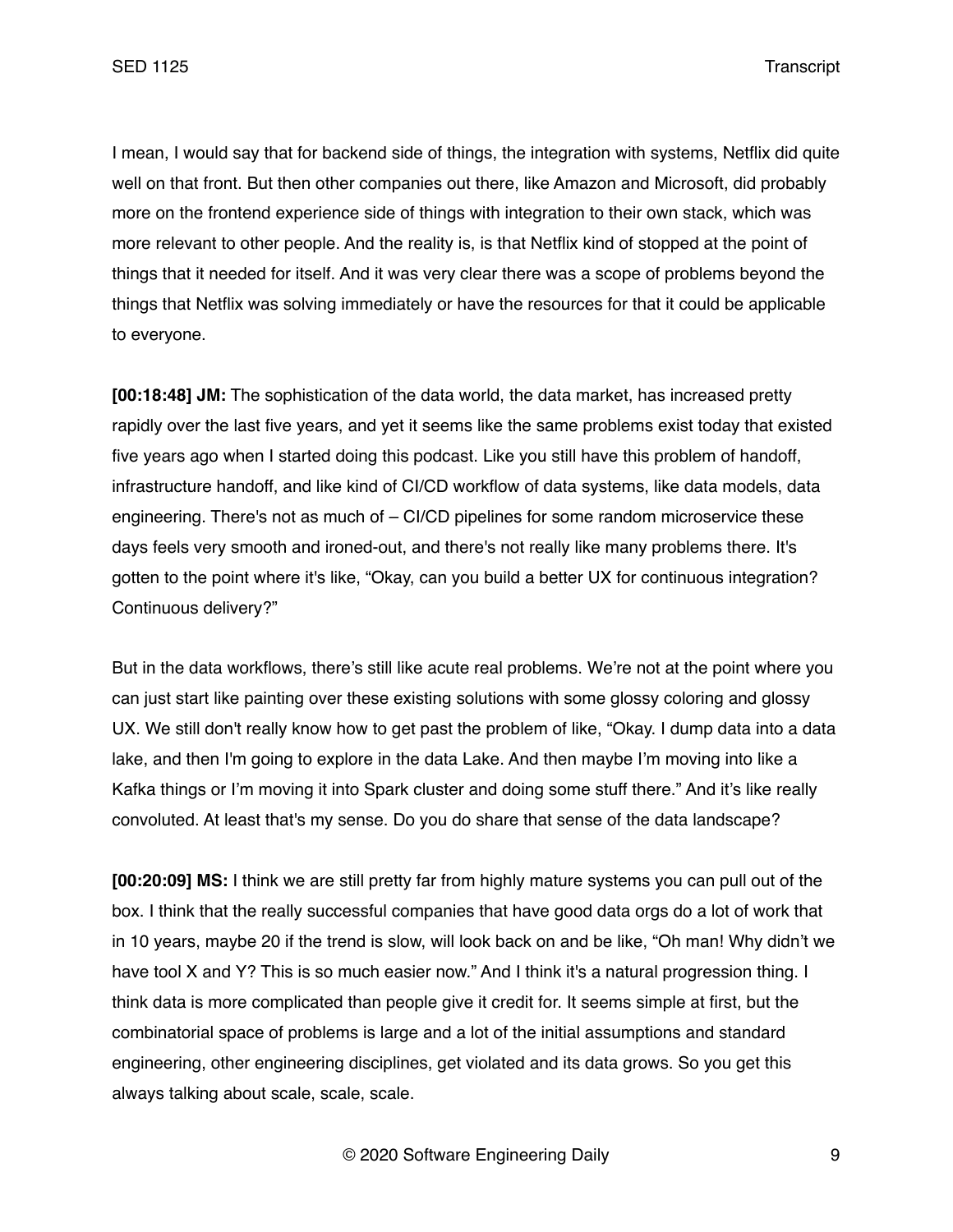And I think as a result, it feels like things aren't progressing. I do think there has been dimensions of the problem. They have gotten a lot more standardized. They're a lot better. They're not where they need to be. But, for example, I think that a lot more ETL has gotten standardized around scheduled work that has integration testing against it. I think there's a much more common pattern than it was a couple years ago. The scheduler space still is pretty contested for what's going to be a really good solution for everyone as they grow past certain data scale boundaries. But I think that some of the data tooling has gone a little more recognized, have as many new SQL engines for large data coming up as they're used to be. That there are still new ones cropping up trying to solve the problems a little bit better.

I would say for the part where we don't have really good – Like it's pretty much where it was several years ago, is for very small installations and setups. It's a little easier than it was to get up like a compute cluster and get your initial set up. But your data lifecycle and ecosystem around the compute is still very hard as a new company to get that established in a mature manner. You usually have a lot of resources or time or hire very specifically high-skilled people to put all the pieces of the puzzle together the make a coherent story for your company. And I do think that is probably further behind.

We're hoping some with notebooks will help on one dimension of that around if you make it really easy for the people who are less technical to interact with that warehouse, you do reduce one of the friction points that's there, which is once you get your basic ecosystem of and have a data interaction with your warehouse, usually from there, then you have to go build custom tools for every individual user group you have. And that's another big hurdle for people. And that's something I feel notebooks has an opportunity to solve. It's not the only way to solve it, for sure, but it is an aspect of that that I think will keep getting better with different tools in the near future.

**[00:22:46] JM:** You mention the scheduler layer. Are we talking about the data schedulers like Airflow, or Prefect, or Dagster?

**[00:22:54] MS:** Yeah, exactly. I think the scheduling on top of those systems for doing your data operations, like a lot of people have very ad hoc setups before and there's a little more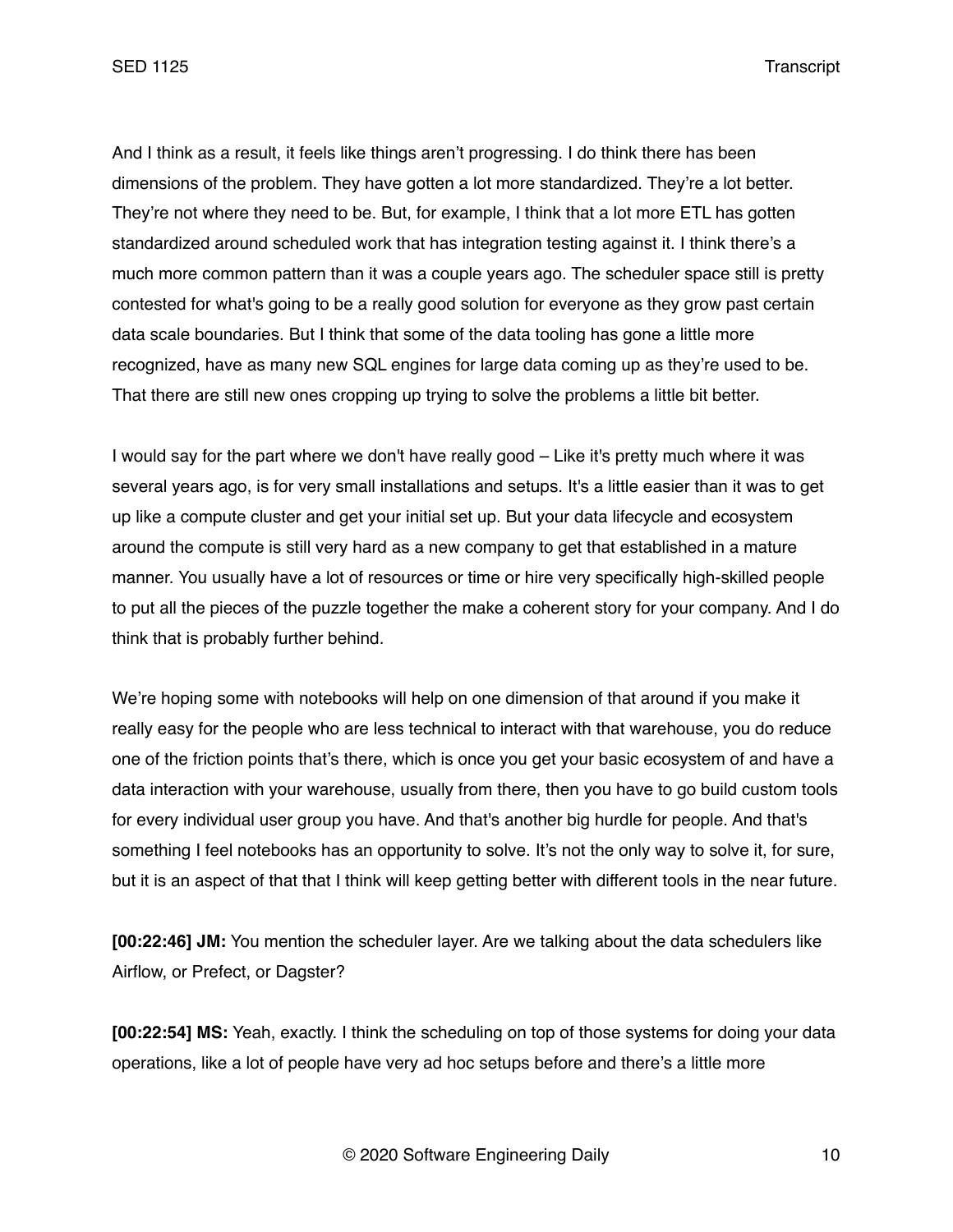consistency to that and there's, as you mentioned, some of the kind of common players people look at the start their with their scheduling systems.

**[00:23:13] JM:** Nick is pretty coy about Dagster, and I'm not sure how much usage it has. Have you tried that out yet? Have you tried out elemental Dagster?

**[00:23:21] MS:** I've been a fan of Nick's work with Dagster since like the day they started. I actually connect with them very early, and I thought the tool he's building had a lot of the right views into data problems mixed with scheduling. And so I've always been very bullish and excited by what he's doing and that front. And they've been kind of working through some of the data problems that they deal with, that they run into their customers and making a better experience over time. I think there's still a lot of open room for data scheduling systems to be made better and easier for different use cases, but I think the corner the Daster is trying to target is being well-addressed by their roadmap, or should be if they keep executing well.

**[00:24:04] JM:** So, you talked a little about the company's outside of Netflix and where they're at and the problems they have. I would like to know little more about what exactly are the systems and the services that are included in Noteable. What are the solutions that you're giving to people? Because Jupyter notebooks are open sourced, and what are you kind of adding on top of that open-source notebook layer that adds value?

**[00:24:34] MS:** If you actually look and you talk to like – We've talked to dozens of companies and hundreds of people on like how they use notebooks across the past few years, and especially since we started founding Noteable. There's this really common consensus of really fundamental and very specific problems that come up with trying to host your own Jupyter. I think having an open source Jupyter hub that you can bring up and it has Jupyter Lab and extensions in the kind of ease of getting that up has been made really – Like has been really well done by like specially some of the folks over at Berkeley and make that like super simple.

So I think it's a really good starting place for getting an ecosystem up and running. And for some people, that's sufficient. But you very quickly run in all sorts of integration issues where you the open source kind of doesn't have a specific answer for that integration. You don't have direct access to your data system from your notebooks. So you often have to try a lot of boilerplate

© 2020 Software Engineering Daily 11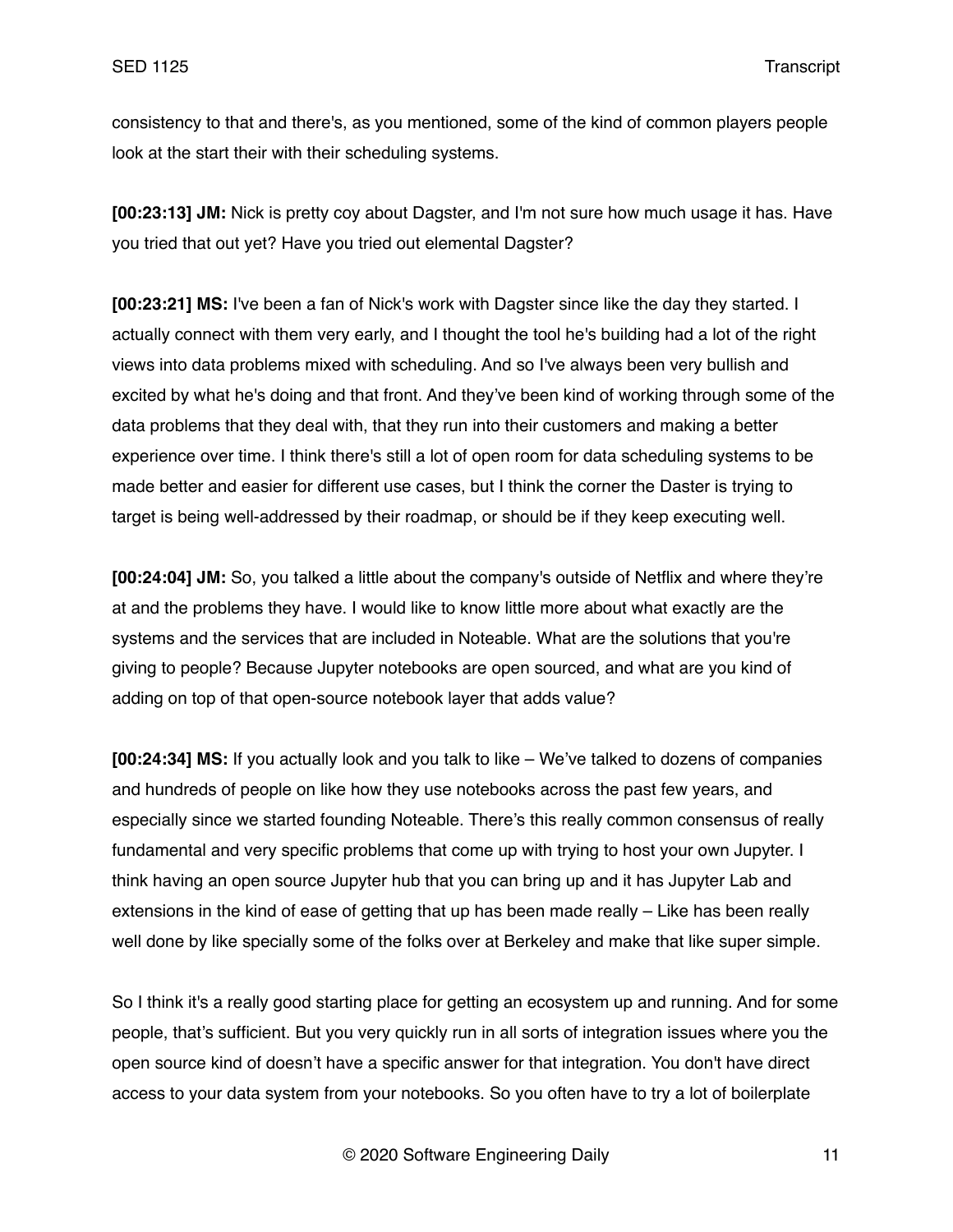code to connect to your data. And you need to do that securely. You need to do things like quality of life for extended things that work in Jupyter, but don't have a good open source extension for displaying them. All the way down to like little things like what's your experience with how SQL looks in your notebook, right? Normally, you don't get nice linting, or autocomplete, or visibility into the data you're operating on. And those things, you can kind of slowly add to open source. But what we're really aiming at doing is connecting all of your production workflow patterns through the notebook.

And I think in terms of solving problems, we want to make sure that the fundamental things like how your notebooks are versioned, how they're integrated with your source control? How you can easily integrate with the scheduler? How can you easily run all of the different patterns you want without having the UI get the in way, where in some places the UI was designed for one use case? So kind of want to keep the protocol, but we want to really extend in these common patterns everyone hits around data governance, notebook governance.

I think the other thing that really comes into play is when you go past having hundreds of notebooks, it becomes very hard to track what's going on. So a lot of enterprise systems also focus on traceability and awareness of what's happening in your ecosystem. That's something that isn't in the open source, because for most cases, it's outside the scope of an open source solution. So those are the types of problems we're trying to solve. And we have some pretty good steps to them already and we've got some amazing prototypes, and many of the things are already implemented. But we're still kind of working through with [inaudible 00:27:06] really say exactly how they're going to work in the open after we get feedback from our early partners on how well it goes.

**[00:27:15] JM:** The market is, as I said, fraught with a lot of different companies that are attacking this. Do you feel like what you've built thus far with Noteable has a good enough shot at being dominant? Because it's like I feel like a lot of these different solutions could sort of bolton the tooling that you've built with Noteable. And I just wonder how you're going to navigate the competitive dynamics of the business of making a notebook platform.

**[00:27:51] MS:** Yes. So, I actually see that in the ecosystem of all the notebook offerings, there's actually yellow a lot of different companies that focus on niches of the problem, of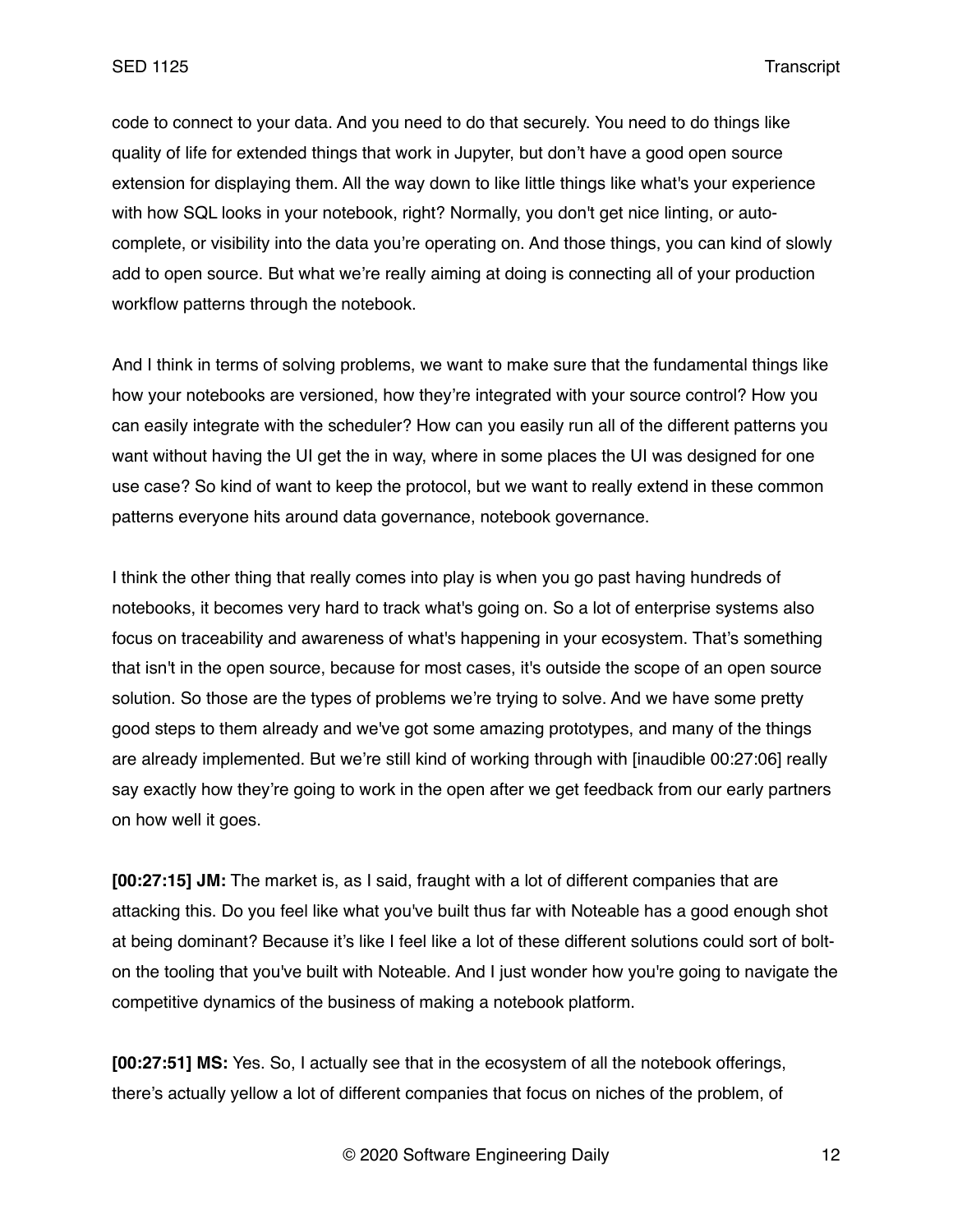problems for different data users. And there's also targeted for solving for like the general IC case of someone who wants a better user experience within just a single notebook.

I think where Noteable really bring something new to the field is that we know how these things need to integrate in enterprise systems, and we know how to build tools such that you make it very natural for the whole ecosystem and organization to inter-op with a notebook, which means your data experience within the notebook should be unparalleled compared to the offerings. But we won't have lock-in to our offering. Since we're building everything on top of Jupyter and we're making it all compliant with Jupyter specs and being able to ground-in other Jupyter contexts, it's one of those things where if someone wanted to use a different tool, we would play nicely with it. And we don't want to be one of those all or nothing tools where somebody could come in and only use our tool. I think that's been a death of a lot of companies in this space in the past as they try to reinvent the entire world at once. So you had to do everything their way or nothing, and that really makes it hard for early adaption and it really makes it hard for transitions to using different tools within the ecosystem or adjacent tools. I think we have a good knowledge of all those interactions and really good knowledge of what's needed in a user experience to make that data usage of real-world applicable.

**[00:29:25] JM:** the scheduling problem that you solved with papermill at Netflix, is that part of what you're offering with Noteable? Or are you focused more on the data catalog and data usage side of things?

**[00:29:38] MS:** Yeah. I think, obviously, we're going to know how to integrate and make it run you're your scheduler. I think that's kind of a given. We're not targeting beginning a scheduling company. So the intent is to make it easy to use a scheduling system you're familiar with.

All right. So on the scheduling case, we're definitely going to bring the knowledge we have to integrate papermill and make that a first-class operation within Noteable. I think one of the things we're also going to bring is the awareness of how to play nicely with lots of different scheduler systems and not force a person to kind of abandon what they already have or reinvent the wheel that they've already designed for their own system. So we're going to emphasize a lot on being able to play nice with the existing schedule that someone has and making it very smooth to use.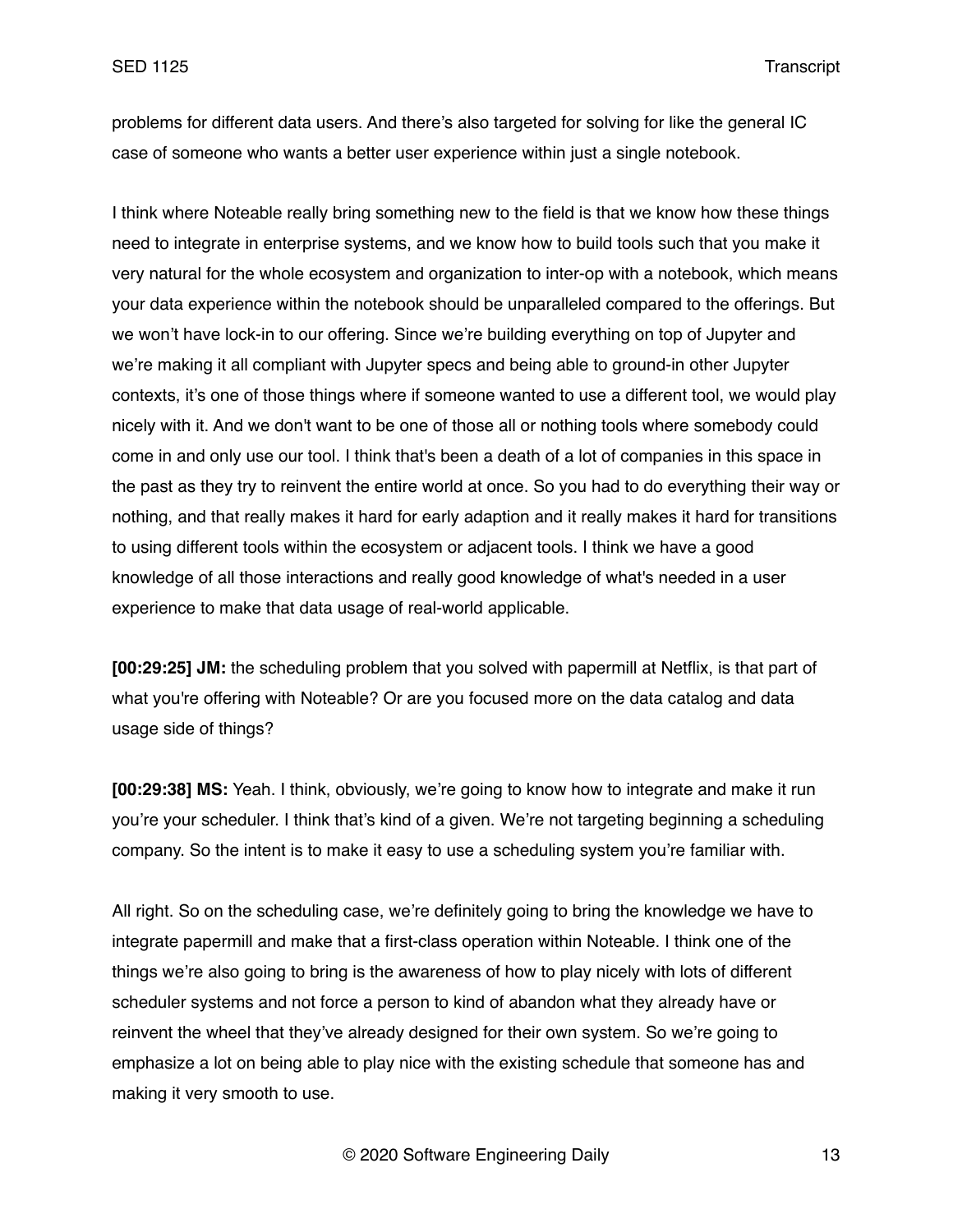And I think actually that's been a really powerful aspect of the work we did with papermill and the schedule integration talks that we did, because the work we did – It was really easy to use papermill in almost any scheduler. Matter of fact, even things like Airflow publish the papermill operator just in their open source, "Here's how you use it." And that was actually a thing that really triggered a lot of popularity with that tool chain, is that the ability to use it anywhere was very high. So, all sorts of systems could adapt it with ease.

What we'll probably do is make sure that you have a tighter integration between a scheduling with your notebook system so that you don't have to leave your system to kind of know what's happened in scheduler and be able interact between the two much better.

**[00:31:08] JM:** As you're engaging with these companies that are potential customers of Noteable, what have you learned? What have you learned about how their infrastructure is set up and how they are using notebook? I mean, whenever I ask this kind of question to somebody, the answer tends to be, "Well, we're surprised every single time we see some deployment there always using something in a weird way." So what are you seeing?

**[00:31:35] MS:** Yeah. I mean, so far, a lot of it has been pretty standard. A really common thing that's been asked a lot is people just want something that's a little bit better than the open source. Like all these fancy things we're going to do and these like awesome integrations and things. Honestly, a lot of people are at the stage of their employment and integration lifecycle where they need like the most basic interaction improvements. And I was even surprised on things with like how much people cared about the visibility and that the governance of like what even are these notebook? I mean, it's not surprising, but it is in its own way. Just having the knowledge of where all the notebooks are? Who owns them and how often are they used?

The most basic [inaudible 00:32:20] are something that's like one of the most commonly asked for things that we kind of just assumed was for granted. Doesn't everyone build this or have this? And I think it's something that was a little surprising like that alone gets people interested in using a new product. And I think that's a really low barrier.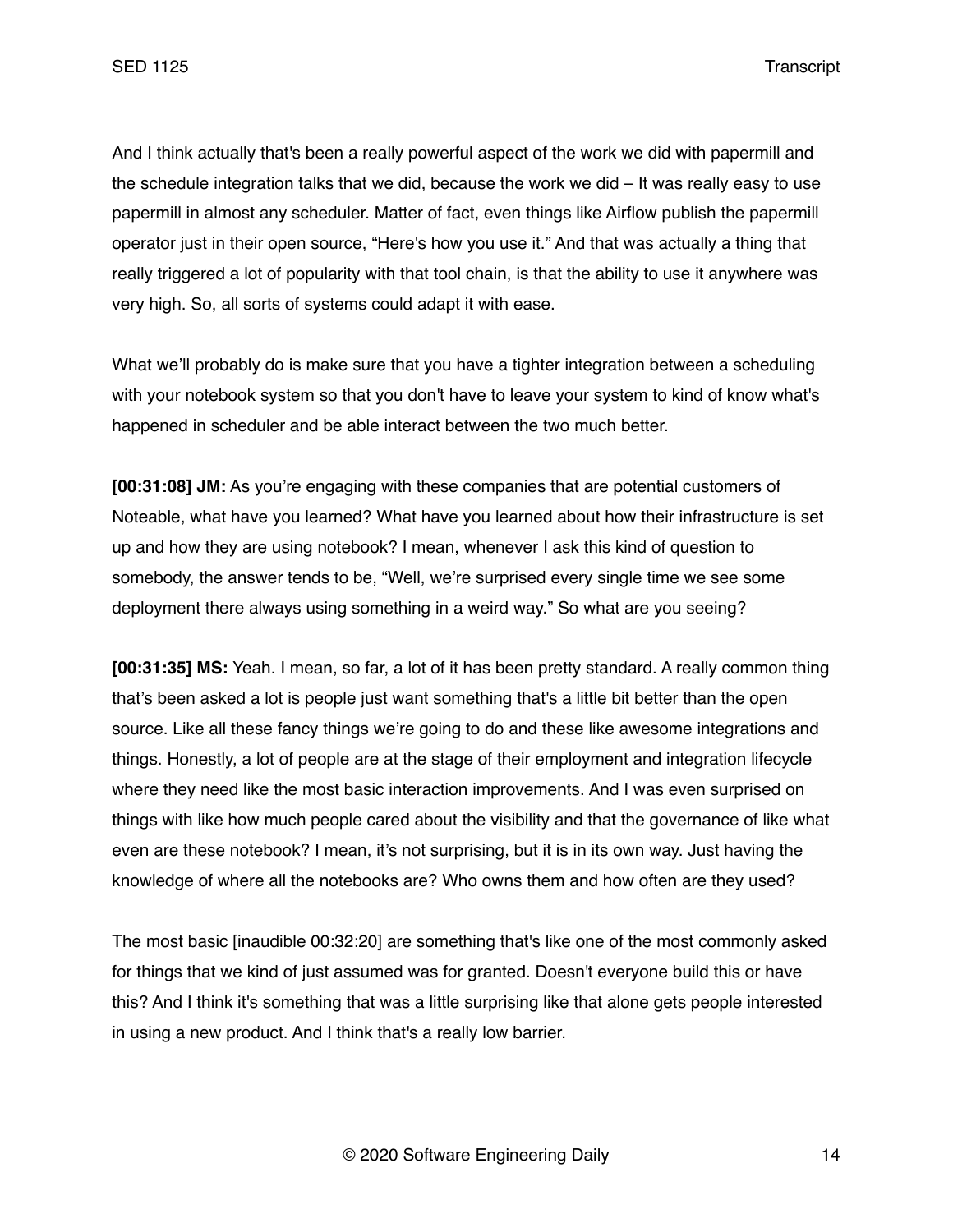So the barrier being so low is lower than we expected. I think it gives credence to why launching this company that solves a lot of these basic problems and then start solving the really hard problems had a lot of value add for us, is that we know those problems were going to be solved on day one.

**[00:32:56] JM:** Tell me about the necessity of sharing notebooks. Like one company having a notebook and that might be used as a template for a lot of different things, and other people needing to use that template. I'd love to get into some usage of notebooks that people – Usage and workflows that different companies are using it for.

**[00:33:17] MS:** Yeah, and there are a few interesting ones. I believe you talked some about the Netflix, and then I'll talk to them about some other use cases that Netflix didn't use as much. But in the case where you kind of promote a notebook to a template, you can think of this as elevating the level that you're sharing the notebook from like individuals you're sharing with to a whole org and giving it some first-class attributes, like making your scheduler know about that template by name and know all the arguments it needs or the parameters it needs to execute.

And in this promotion process, you can sort of get these like golden kind of stamped versions of notebooks that are available in immutable form that have a well-defined characteristic of operating. So it's a complete integration operation task. And when you get some of those, you can – What we would do at Netflix is we exposed these templates and we let any team contribute. So a lot of teams contributed their own templates for common workflows across several teams they supported. And then all they have to do to tell a user was they just submit this notebook. They kind of go through a review process. They write a test for that and they promote it through after they kind of done all the things like documentation and things in not notebook that we pull out.

And then from there, all of a sudden, all their users could just specify, "Oh, here's the name. It has all the arguments you need and just need to fill them in with – Here's a clear auto-generated dock, and everything is there for you out-of-the-box. And that was a really easy way for people introducing new common patterns. So something like a really – The most basic one is my Spark template, where I want to run a Spark job and then I just want that to be able to pass in a simple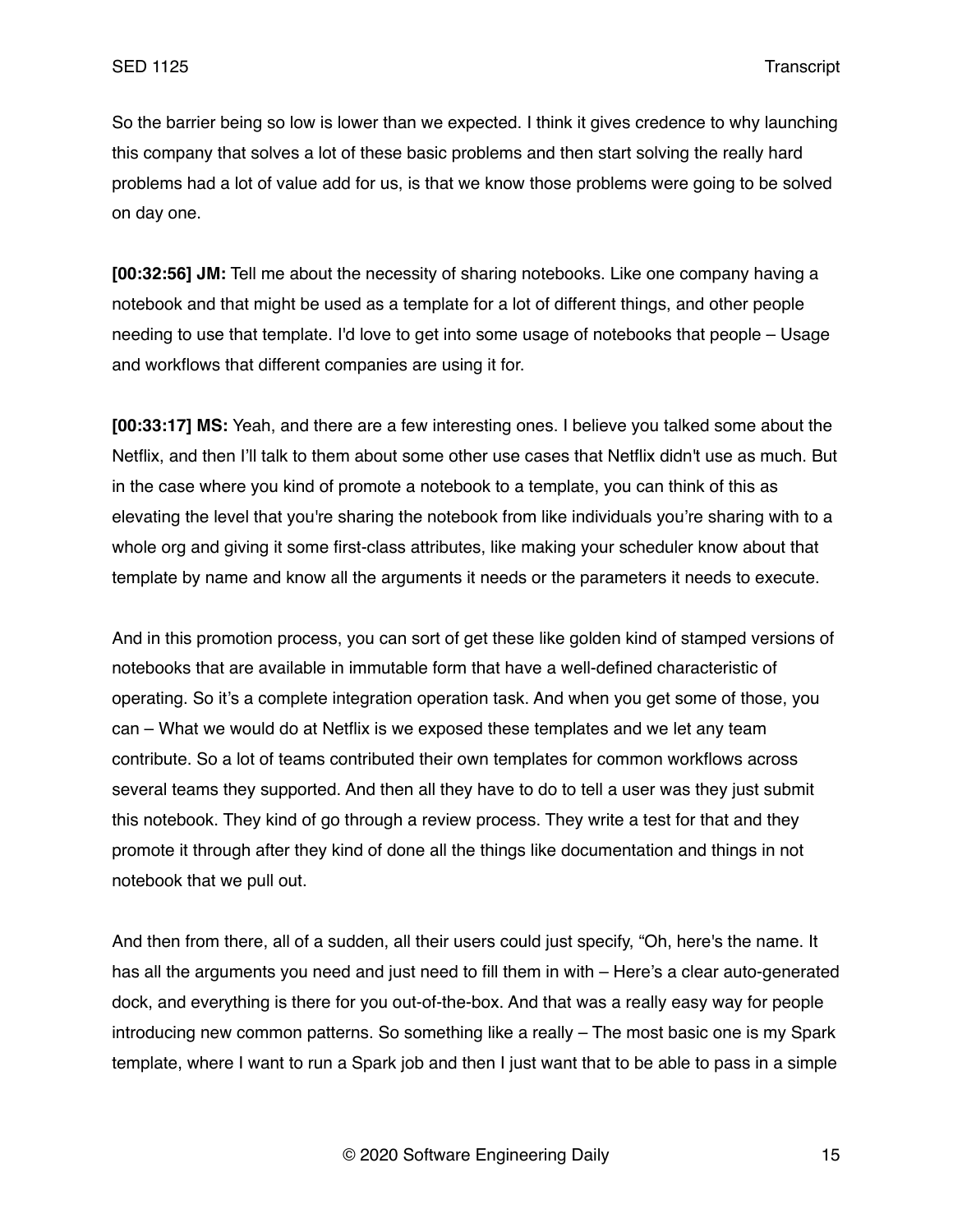Spark query and it just runs. [inaudible 00:34:57] the option to configure anything. That's a really easy thing to build this template for and it's very visible what you're doing.

Then some more complicated things you might do might be like some sort of synchronization from like a common source. Like maybe you have a vendor who's generating – I'm making this up, but a vendor who's generating CSV content and you need to transform that. Do some filtering, or maybe just even move that from that system to one of your other systems where you have a more mature pipeline to run after. And those little like get data from A to B is a super common pattern that usually isn't that much code. Sometimes it is more if it's a system that doesn't have a good library behind it. But usually, you just have dozens of these little use cases where I need to get data from system A to system B, and that's a perfect use case for a notebook template.

In terms of sharing, I think one of the really important attributes that enables that is you need immutability and you need read-only modes. So you need to have everything you run referenced from the immutable source. What I mean by that is that your version that you're running for your template or your notebook is not going to change between executions. You might, in the next execution, choose the latest version, but you can always run version 647, and it will run that exact code and you know what that code is. And that's a really important attribute for productionization and maturity of scheduled integrated system.

And then read-only is also super important. You want to be able to read the results or read the template without knowing no one can edit the source or truth, or edit what the results were. If you want to get new results or you want to change it, you always make some copy or make the new version. And from there, they can kind of play with it as they want. But it doesn't affect the original source of truth. And those two attributes really enabled those kind of wellproductionized, shared, template notebooks, and they're pretty simply. You just need to make sure you put the rules and the interfaces and to enable that.

Outside of Netflix, there were lots of interesting use cases, things like – There are some great ones around security exploration. People would do system inspection and kind of run through a checklist of things to look for intrusion or anomalies within their system either for security purposes, or even as a data analysis thing. Finding anomalies of data that they're being given or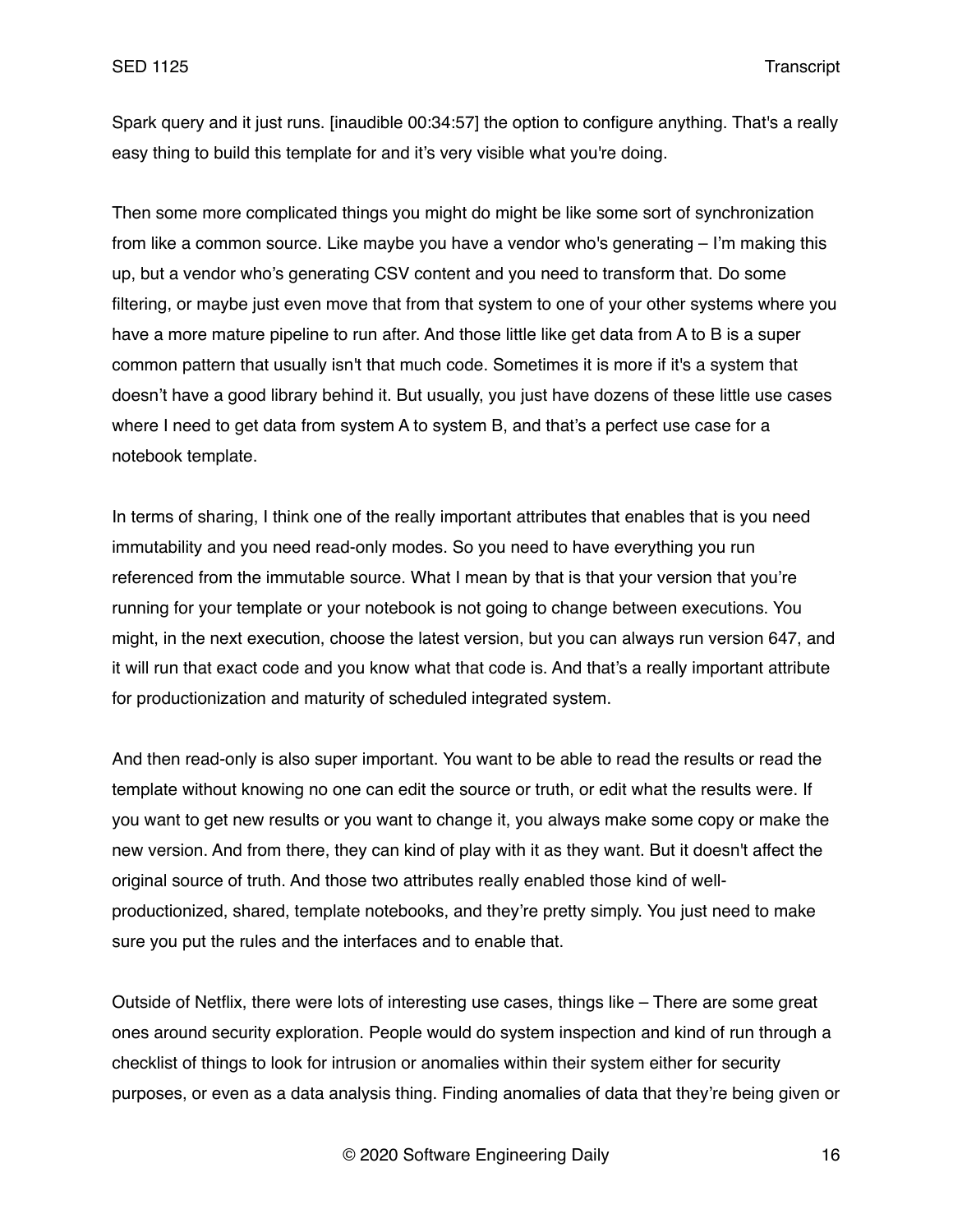they're reproducing. And that was really interesting use case where you kind of run that periodically and kind of have an alert trigger when something is out of band, or as a template for a runbook.

We did this a lot actually at Netflix. I know other people did in other places where you can actually make all your kind of PagerDuty runbooks, just will notebooks you can run through. You can document manual steps you need to take. You can put automated, like do these API calls with this input here. And you can kind of capture what someone needs to run through in an emergency situation to kind of repair system that's in dire straits. And those are like a couple really common examples of productionization of notebooks that could be done well.

Oh, I forgot one aspect that you really want with all of these. You want to be able to write an integration test. So you want at least one test, preferably a couple, that runs through the logic of the notebook end-to-end. For that, you need to keep the notebook fairly linear. Otherwise, your integration test will have a hard time covering the branching pattern and the edge cases that you can run to within the notebook. Outside the notebook, the ecosystem you're interacting with might have lots of edge cases. But you want to prove that the notebook logic is sound, and that when you run it it's going to reproduce clearly run.

And a really common thing there to do is just schedule a papermill job to run your notebook that you're going to use in the real setting with some dummy inputs and just run that every time. Anything related to it changes, or on some schedule. And then you have a reliable way of knowing that your notebook is going to be okay.

What's different from what we built our systems that's now available as well is unit testing and notebooks is more capable. So there is a library. I helped a Google Summer code student work on called Test Book, which is in like kind of the first release cycle of features. And that enables doing unit testing into [inaudible 00:38:58].

Today, that's only primarily supporting the Python use case, but it's very easy to extend it to other languages. So now you could have more complicated, like almost library functions within there and you could test and ensure they work. And I think there's going to be more tooling like that to make interoperability with notebooks and standard code practices easier.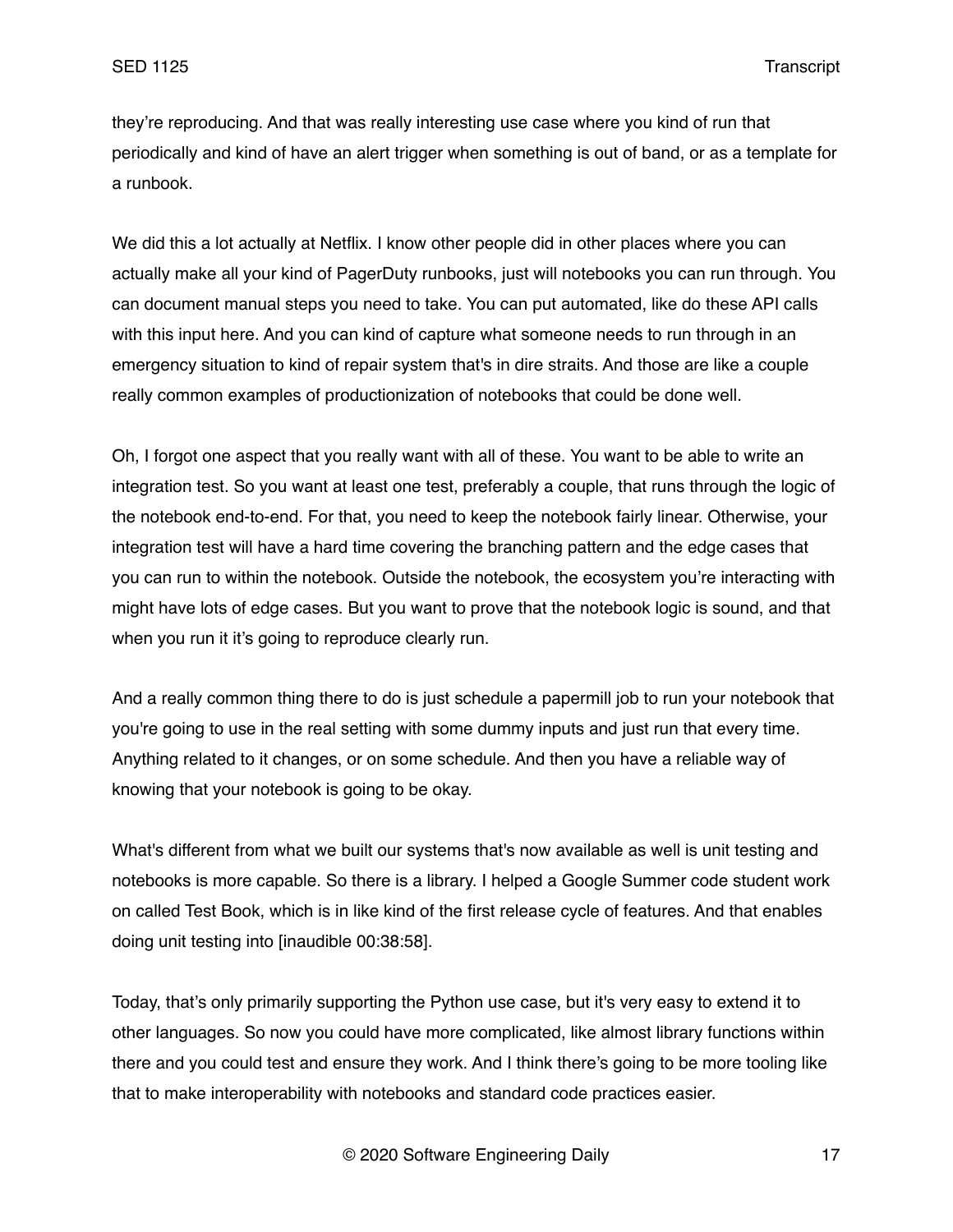# [SPONSOR MESSAGE]

**[00:39:26] JM:** Operations teams can find themselves choosing between two options, either take full control over the infrastructure yourself or give all developers permission to access production. The first approach increases the operations teams workload, which often results in overwhelming situations and ops becoming a bottleneck. And the second approach allows for rapid deployment of changes to production, but it causes a serious risk to infrastructure uptime.

With Octopus Deploy, operations teams have a third option. The Octopus platform can be authorized to run approved steps and play an intermediary role. Octopus delivers self-service without sacrificing control over production, and it also provides a comprehensive audit log of the changes that are being made. Developers can enable self-service with automation. By automating the processes that are forming a bottleneck, developers can free themselves from the waiting game.

You can check out the most frequently requested runbook templates by going to octopus.com/ selfservice. You can find those runbook templates at octopus.com/selfservice. And I want to thank Octopus for being a sponsor of Software Engineering Daily.

## [INTERVIEW CONTINUED]

**[00:40:41] JM:** The developments in the machine learning space, this space is obviously moving really fast. Are there any opportunities to leverage all the changes going on in the machine learning ecosystem as a product designer for Noteable? What do you see as an opportunity businesswise in making better machine learning experiences through your notebook platform?

**[00:41:05] MS:** For machine learning, there is a ton of great new libraries that come up. And I think it's been a rapidly evolving space. But more and more, libraries are coming out of the box with visualization-enabled by default. And a really natural place to do that visualization is within the notebook, because you don't have to have some export you're going to look at or some other system where you're going to dump the results you need to analyze.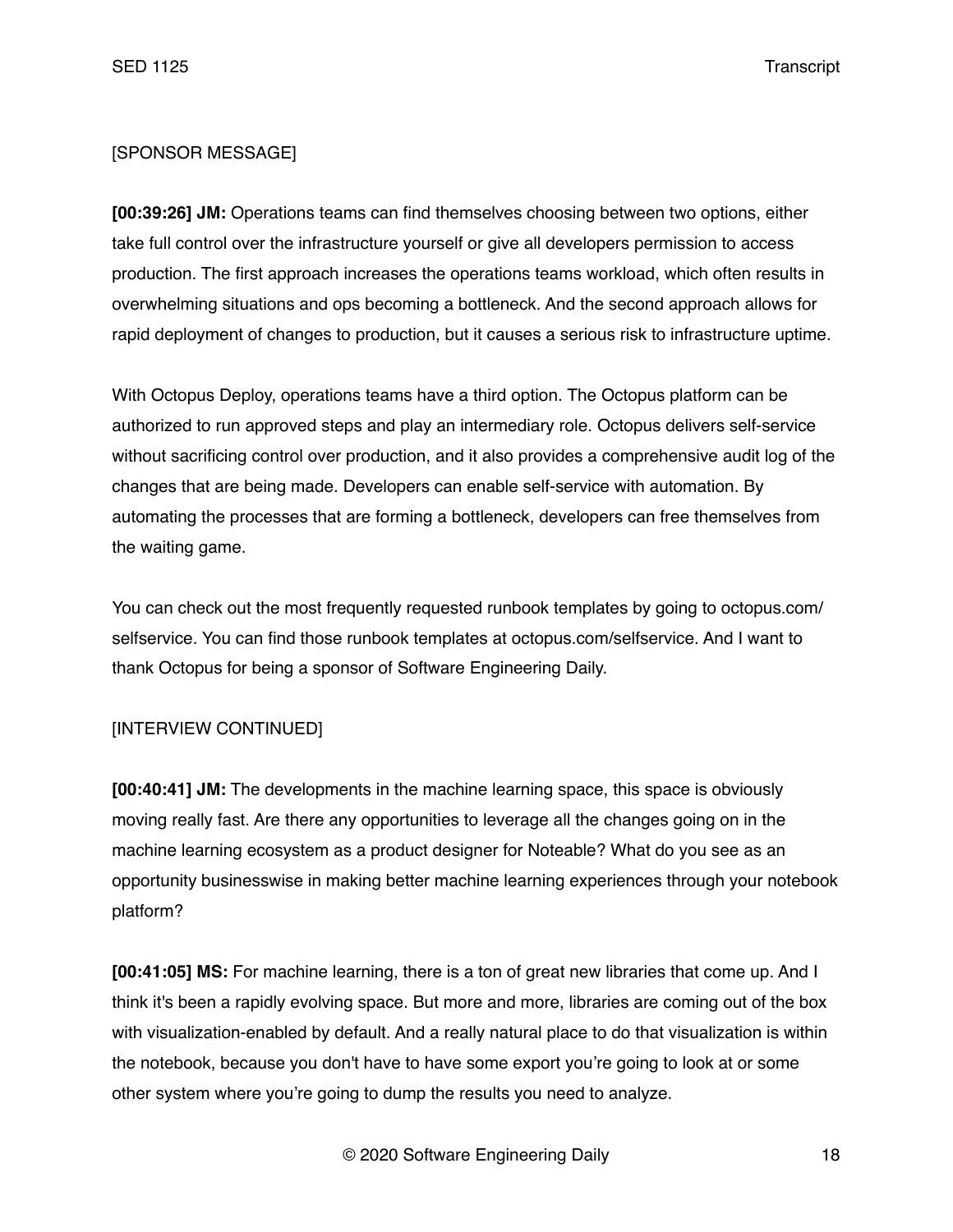So more and more, machine learning libraries are actually coming out of the box with support for outputs for Jupyter that render naturally. And then you get a much richer evaluation experimentation pattern where you need much fewer lines of code in order to a get rich representation of the state of the problem you're looking at or the state of the result that you're looking at.

And for the tools that are out there that are up-and-coming or already established, I think that's like a really winning aspect of notebook integration that if you're looking at solving for that corner of the data user experience, then making sure these tools behave really naturally within a notebook experiences is critical. You might do things like make sure if they do have visualizations, that they get captured cleanly and rendered nicely. You need to do things like if they don't have a visualizations but they have the data for building a visualization, maybe automating when that is run in the notebook experience to additionally trigger off visualization rendering for the user and making it so that the user can do visualization with less code. I think that's an aspect that's proven very valuable for lots of people. And that might even be in the surprising fact side of things that auto-viz or even just the easy-viz is super valuable to people, because you waste so much time trying to fiddle with getting the X-axis right or not quite selecting your data correctly and having a UI that just renders automatically to show that I think makes those tools much more usable. And notebooks are unique and that they have that visualization built right next your code execution so you don't have to leave the tool to do that.

**[00:43:08] JM:** The productionization of notebooks, I'd like to revisit this. What are the difficult parts of getting a notebook into production and maintaining that notebook in production, updating it over time?

**[00:43:25] MS:** For notebooks in general, I actually reverse it from the other way around. I think if you start with a lot of people get stuck on, "Hey, how would I productionize a notebook relative to this really sophisticated library with large amounts of DevOps tooling and CI/CD tooling already in place, or lots of best practices.

I think, actually where the problem is usually we have a lot of those tools in place. Productionizing a notebook is like productionizing anything else. You make sure you have a test.

© 2020 Software Engineering Daily 19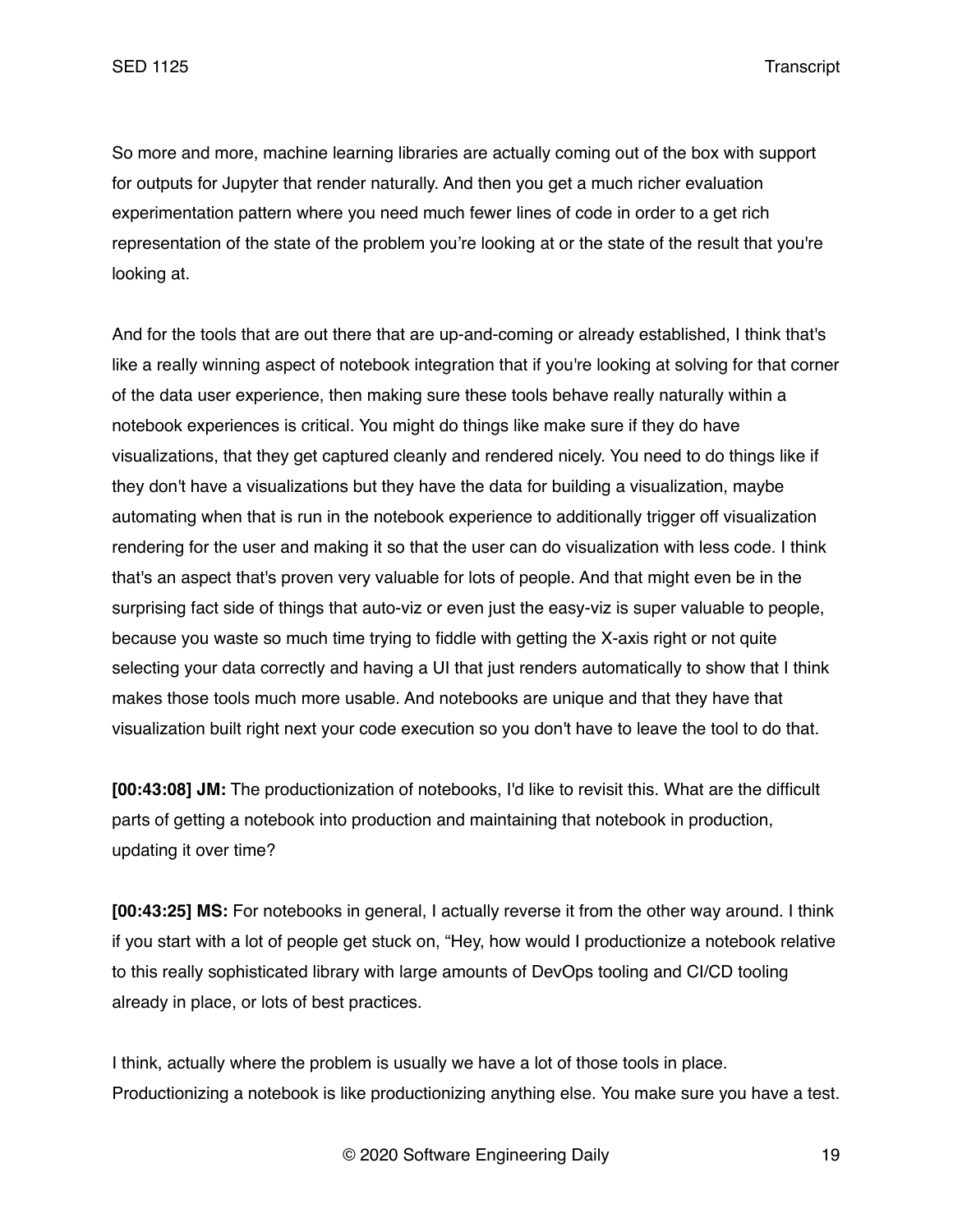You make sure you have code review and you have a deployment cycle that controls when that notebook goes to users. And beyond that point, the and the standard execution environment is pretty normal. In this case, you're usually doing integration tests and you're usually doing some sort of [inaudible 00:44:07] based promotion to whatever your production line is for exposing that asset to a user either in automated or a manual fashion.

And when you actually look at it from the reverse side, look at actually how most orgs have data usage. And you were talking about like things are still kind of not great in data usage tooling. A lot of orgs, even very big, sophisticated orgs have a million S3 files. They have some Python code in them that do their ETL, and there some place and they're copied between places, or they're in someone's hard drive or an on-prem system. And they just have these scripts that are everywhere.

And if you come at it from that point, those users have been neglected from tooling. Tooling is, honestly, kind of hard to get set up, and it's 1 to 3 context shifts away from the problem the these other users, like data analyst data engineers are focused on. They're not focused on best practices around programming tooling. They're focused on getting a data results to the business to analyze. So they care much more about like dimensions of the data they're working with and like the consistency of it. And then tertiary, you can start into things like code quality or version control, and they're gradually growing into using those tools and there are things to make them smoother so they don't have to think actively about using those aspects.

If you start from that POV of a user, you had a strict someplace that stash – I don't know where. And you run that for your production, and then that person moves teams or leaves the organization. And then your ETL pipeline stops working one day. You have variable visibility. So your productionization of that script was pretty poor.

If you think of how a notebook, a notebook could be used in the same way, where I did some develop in my notebook, in my personal space. I ran a schedule with it. And then I kind of walked away. Or I run every morning on Monday. I manually go run my notebook. This is a more common pattern than people care to admit. I think when you want productionization, you really want to make it easy to get away from those patterns without the user having to think a lot about what they're doing.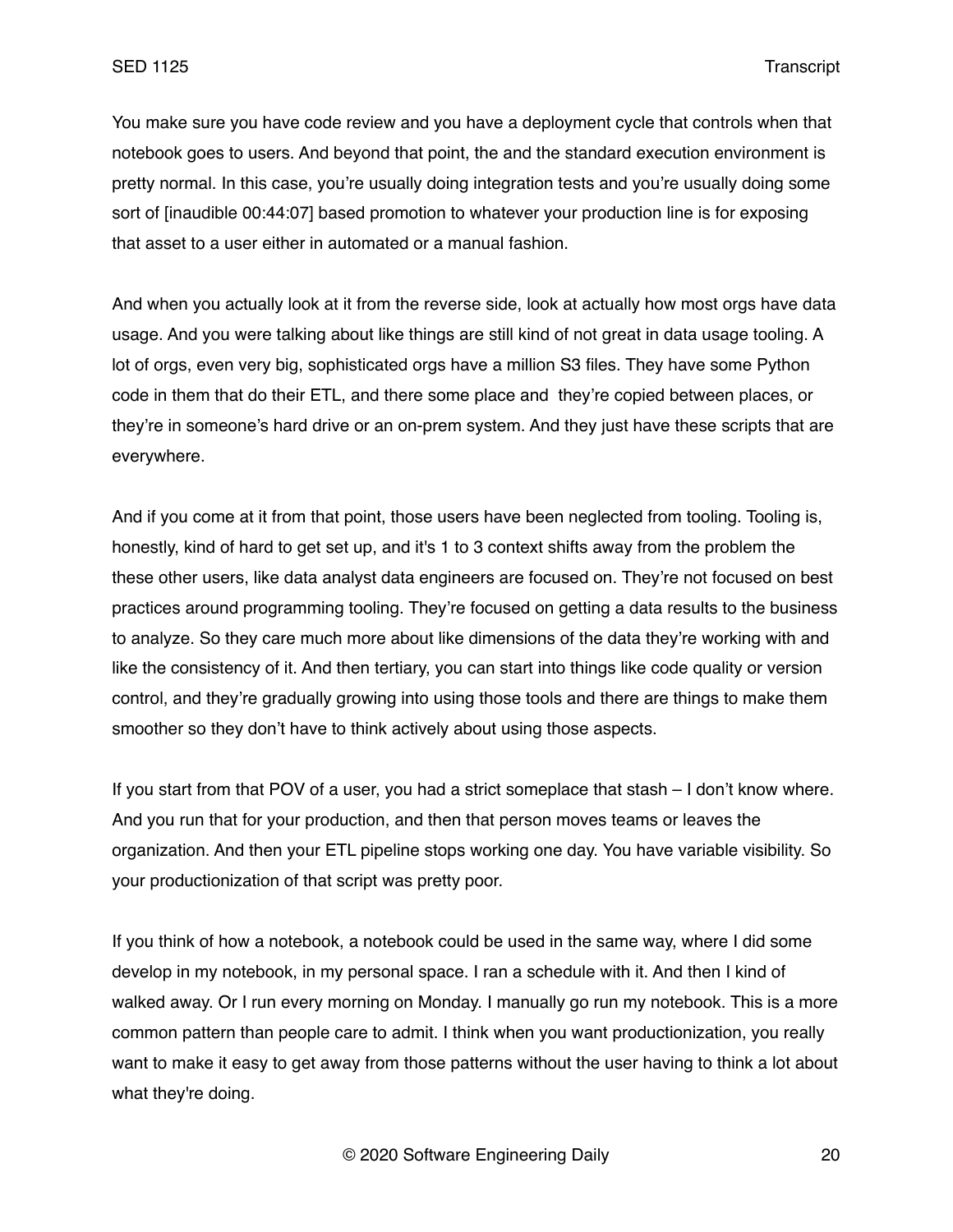So one thing making very visible, the versions, like automating the scripts they're doing to be into some sort of linear or actual version control system to get visibility into changes over time without the user having to change their workload substantially. Also, making the tooling for how you're interfacing

One thing that made productionization of notebooks much more successful at Netflix was users could start using notebook templates without knowing they were using the notebook. They didn't have to know what a notebook was. It was a tertiary concern with them until they got used to using one. But what we did was the way you execute it, your result would be a notebook. And if you look at what ran as the source, it was a notebook. And you just had read-only copies of all these things. And what we put to people for how to debug, you want to productionize the lifecycle of something. So you need to make debugging easy. You need to make re-launching the environment [inaudible 00:47:03] easy and you need to make it easier to review and analyze what changes have happened.

So you can kind of make chip-away at these problems from different angles. But being able to see what ran, being able to reproduce the environment without things you're doing in the actual, just clicking one button, I should be able to rerun in a live environment what I ran in the scheduled environment. That was automatically built for me.

That's where you want to pull all the user's tertiary concerns into a common pattern that helps the productionization from a coding point of view or a code engineering point of view without encumbering the user with having to learn 10 systems. I think it's where a lot of people get tripped up, and I don't think it's specific to notebooks. I think it's just that people leaned into notebooks currently often out to users who were in the groups that were coding best practices were tertiary to their primary day job concerns.

**[00:47:54] JM:** The whole idea of generating new notebooks from immutable read-only notebooks, it reminds me of the  $-1$  think it was a post by Max [inaudible 00:48:07] a while ago about the immutable functional data engineering. Does that resonate with you? The idea that you have these immutable structures that you reuse and you generate new structures from those even with as high-abstraction as a Jupyter notebook?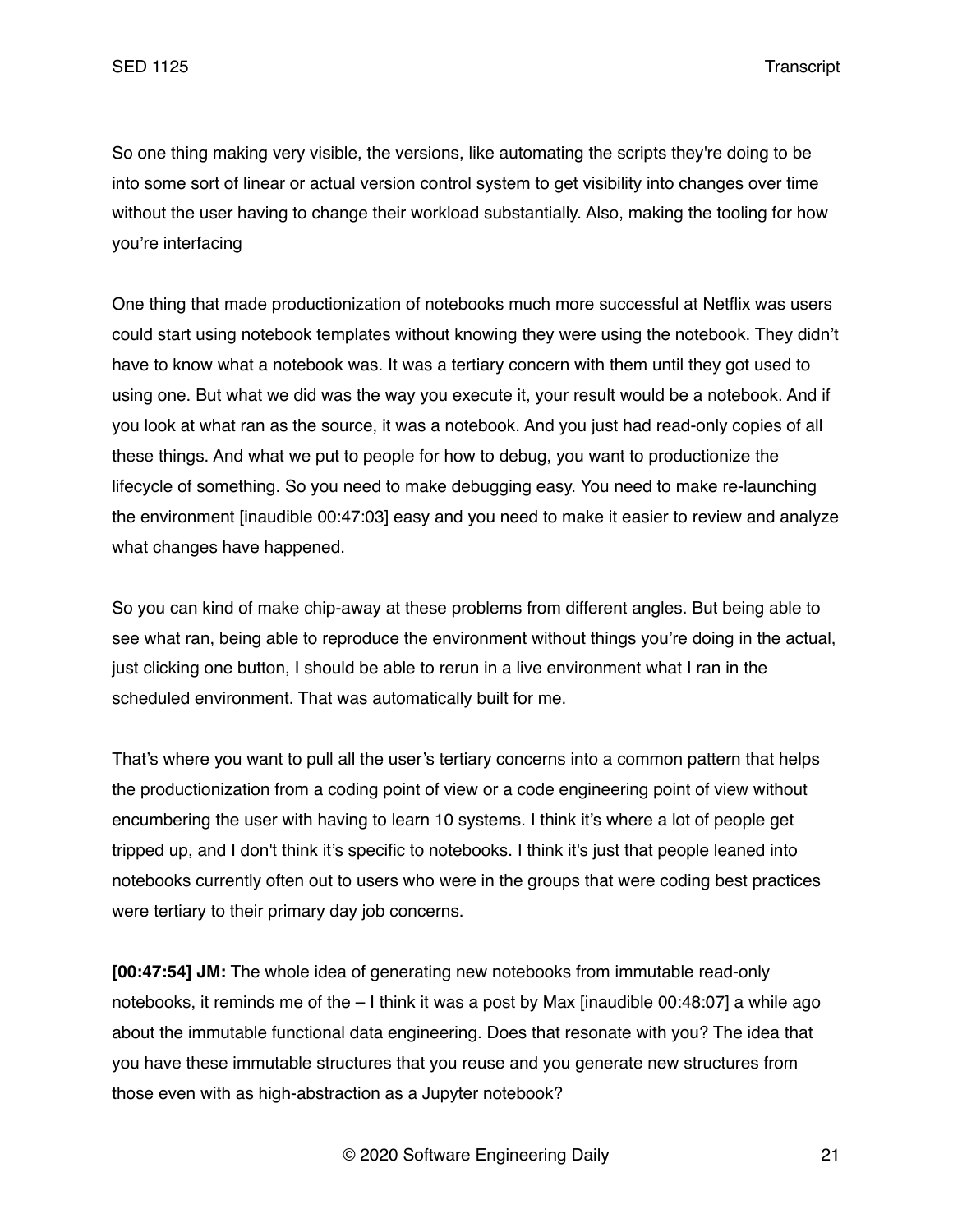**[00:48:25] MS:** Absolutely. If you look at the structure of a Jupyter notebook file, it's a well schema JSON document that you can think of as little tree structures. So it actually mirrors a lot of those types of problems. So you don't really use it at that scope for the type of problem we're talking about with immutability. But it is there and is corollary.

What you have with the notebook is usually a very small source document. It's not like this gigabytes of data type of problem, even though it might be processing gigabytes or terabytes of data. The notebook immutability mirrors that a lot. So I think you saw kind of a wave of immutable coding practices in different places. But actually in terms of system engineering, making immutable artifacts, so like this is what versioning and packaging was doing very early.

I load version 1.12.3 of my package. I know exactly it's in that package. I was shot and know what it is. I'm not going to accidently get some slight changes that shouldn't affect anything, but ultimately ruins my Friday with taking down my system. You have the same thing with a notebook document. You want to make these versions of the notebook that kind of follow through history of what was the state of the notebook when it ran at a certain point of time.

And if you think of that as either get version control, or linear versioning, you get a similar set of resulting attributes of the system that you get with immutable data with data systems. The difference being that immutable data systems have the extra problem of having to solve for the fact that the amount of data you have can start costing a lot of money. So, with immutable data structures, you have to be conscientious of how do you efficiently use space and how do you efficiently kind of clean up or a wrap up immutable actions in a way that is either encoded such that you don't use up a lot of extra space or you throw away old histories so that you spend a bunch of extra money.

The notebook side, you can have tens of thousands, hundreds of thousands of notebooks and usually your expense to that is like a .001% of your expense compared to the data side that they're offering against. So it's actually even a little easier in that constraint to think of.

**[00:50:30] JM:** As we begin to wind down, do you have any predictions for the future of notebook infrastructure or even just data engineering infrastructure more broadly?

© 2020 Software Engineering Daily 22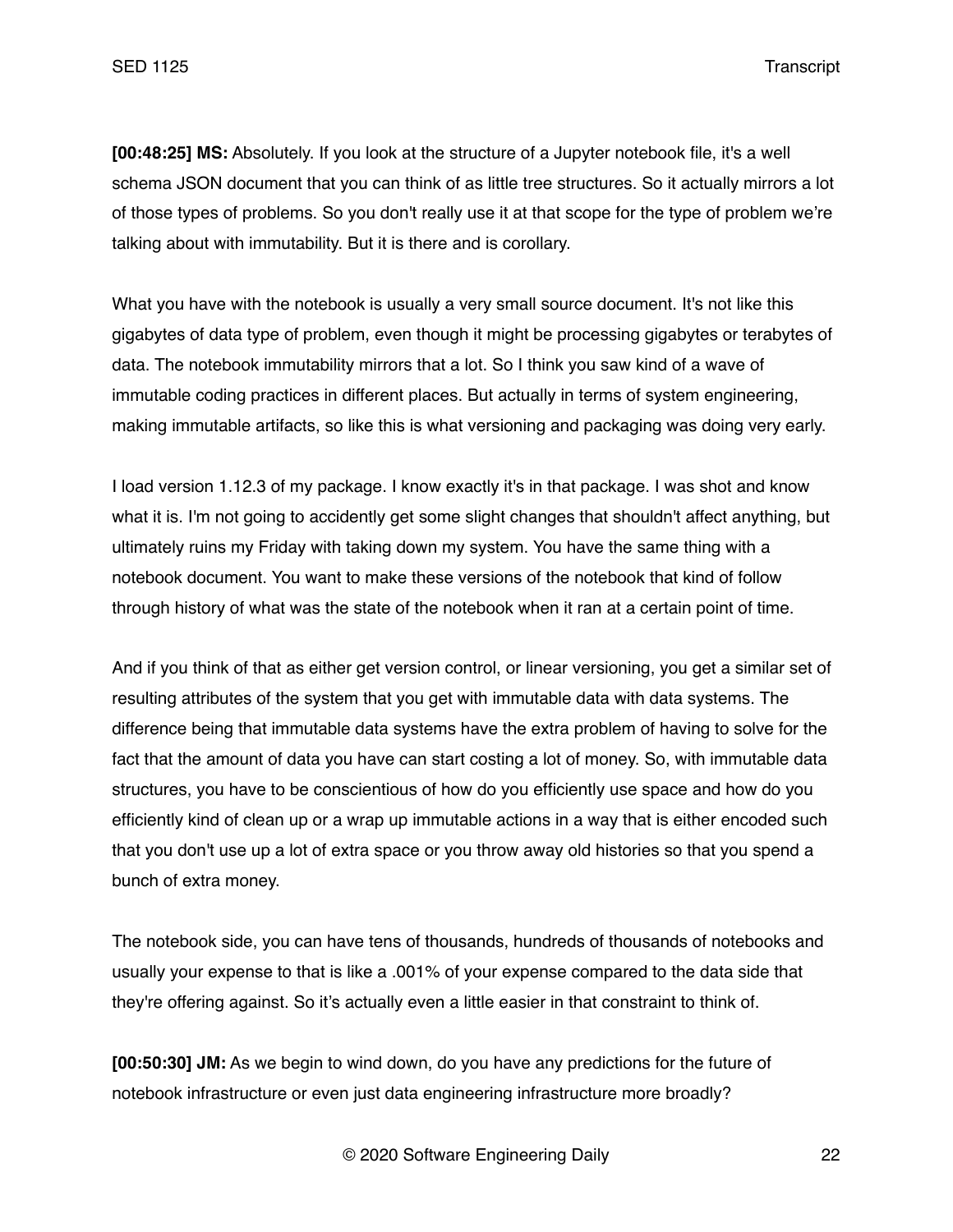**[00:50:40] MS:** I think that a lot of companies are going to be adapting more mature data lifecycles. In the past few years, I think it's become very apparent to many kind of – You wouldn't call them tech companies, but companies that have tech infrastructure that their data quality of  $-$ Their ecosystem around their data is causing data quality issues. And as a result, there's been a lot more attention on like the pyramid of needs in the sense of your data system. And that there isn't just if you pull out solution A and everything is solved for all of your data problems. But, really, solving fundamental needs, then intermediate needs, and then advanced needs. This would be mapping to something like in the very basics of, "I know where all my tables are and I know when they're updated." That might be very minimal thing. Than you might have a layer above that of, "Okay. Well, I know when data lands that I have no nulls in my non-nullable call." Some really basic things that I know are going to be there.

And then maybe a layer above that might be I know when data lands that is valid, but incorrect. So you have more checks for audits before you release downstream actions for users. And I've seen a trend of a lot of companies thinking and talking about this domain of their problems a lot more. And before, it was kind of isolates in maybe the top 20 or 30 tech company that really dug into that and tried to solve those problems. So I envision the tooling supporting that, and above that will be very critical the next few years. I think that's a place where things will grow.

**[00:52:15] JM:** Matt, thanks so much for coming back on the show, and congrats on the company.

**[00:52:19] MS:** Awesome! Thank you. Thank you for having me.

## [END OF INTERVIEW]

**[00:52:29] JM:** As your infrastructure grows, you have SSH host and Kubernetes clusters in staging, production and maybe even on edge locations and smart devices. You want to implement the best practices to access them all, and that can be time consuming. Security tools can get in the way of engineering work. Well, there is a tool called Teleport. It's open source software. It's written in Go. It's a drop-in replacement for open SSH. It also has native support for Kubernetes. It's built by Gravitational.